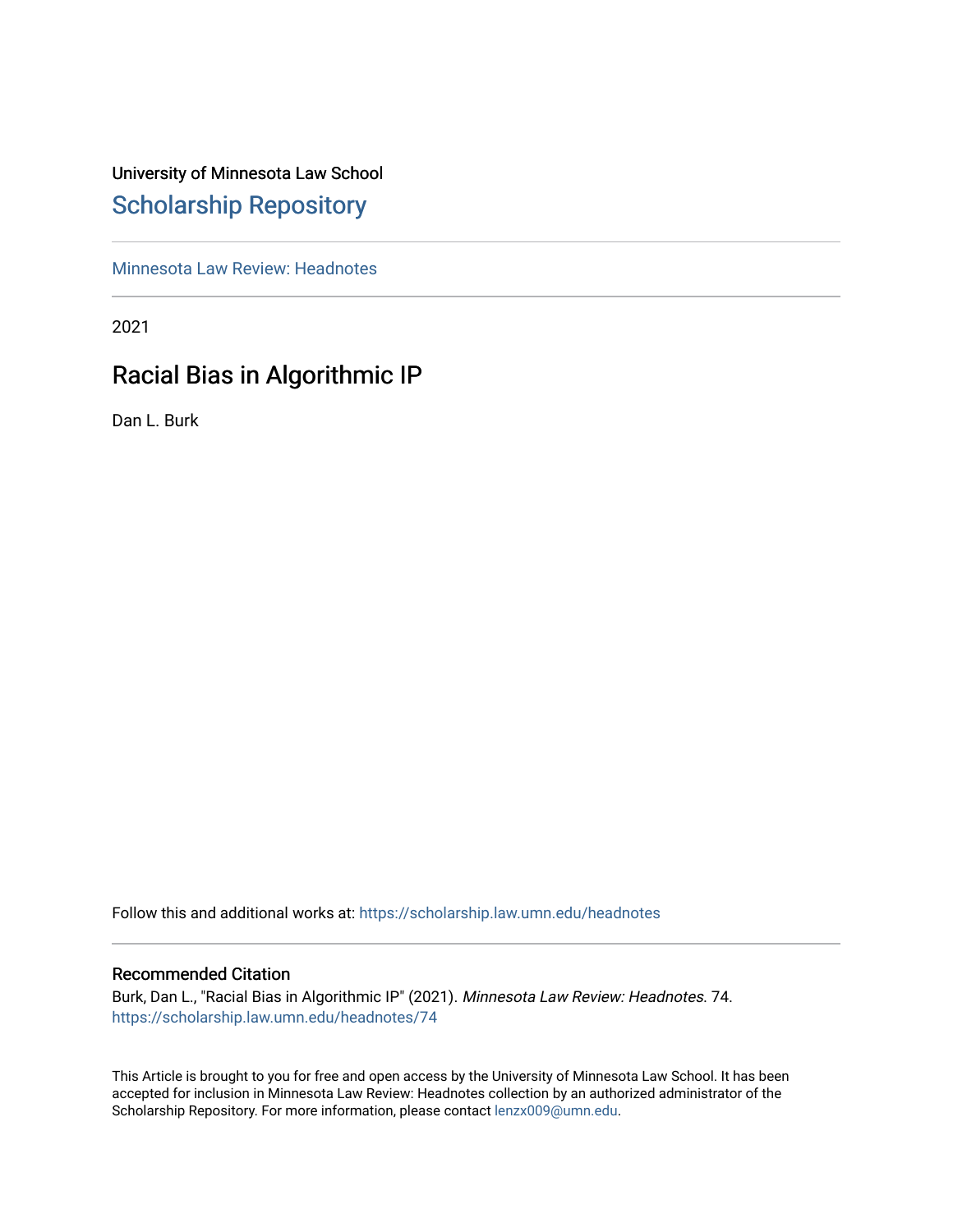### **Essay**

# **Racial Bias in Algorithmic IP**

## **Dan L. Burk†**

"Justice?" Hawkmoon called after him as he left the room. "Is there such a thing?"

"It can be manufactured in small quantities," Fank told him. "But we have to work hard, fight well and use great wisdom to produce just a tiny amount."1

#### INTRODUCTION

Intellectual property law currently stands at the intersection of two dramatic social trends. Machine learning systems, a form of artificial intelligence, are increasingly being deployed across a range of social practices, including the development of innovative or creative works and the administration of intellectual property (IP) rights associated with those works.<sup>2</sup> At the same time, evidence of racial bias in IP systems is manifest and growing: as with many social practices, scholars and practitioners have begun to seriously contemplate the reform of intellectual property systems that have historically excluded disfavored minorities.<sup>3</sup>

The confluence of these trends has not gone unnoticed, and legal scholars have already begun to ask whether the biases present in existing IP systems may infect algorithmic processes trained on data

270

<sup>†</sup> Chancellor's Professor of Law, University of California, Irvine. My thanks to Mark Lemley, Orly Lobel, Brenda Simon, Felix Wu, and participants at the 2021 Works in Progress Intellectual Property Colloquium for their comments on a previous version of this paper. Copyright  $\odot$  2022 by Dan L. Burk. 12

<sup>1.</sup> MICHAEL MOORCOCK, THE SECRET OF THE RUNESTAFF 501 (1969).

<sup>2.</sup> See Daniel Gervais, *Is Intellectual Property Law Ready for Artificial Intelli*gence?, 69 GRUR INT'L 117 (2020).

<sup>3.</sup> *See* Anjali Vats & Deidre A. Keller, *Critical Race IP*, 36 CARDOZO ARTS & ENT. L.J. 735 (2018) (calling for the development of a critical racial perspective in intellectual property law).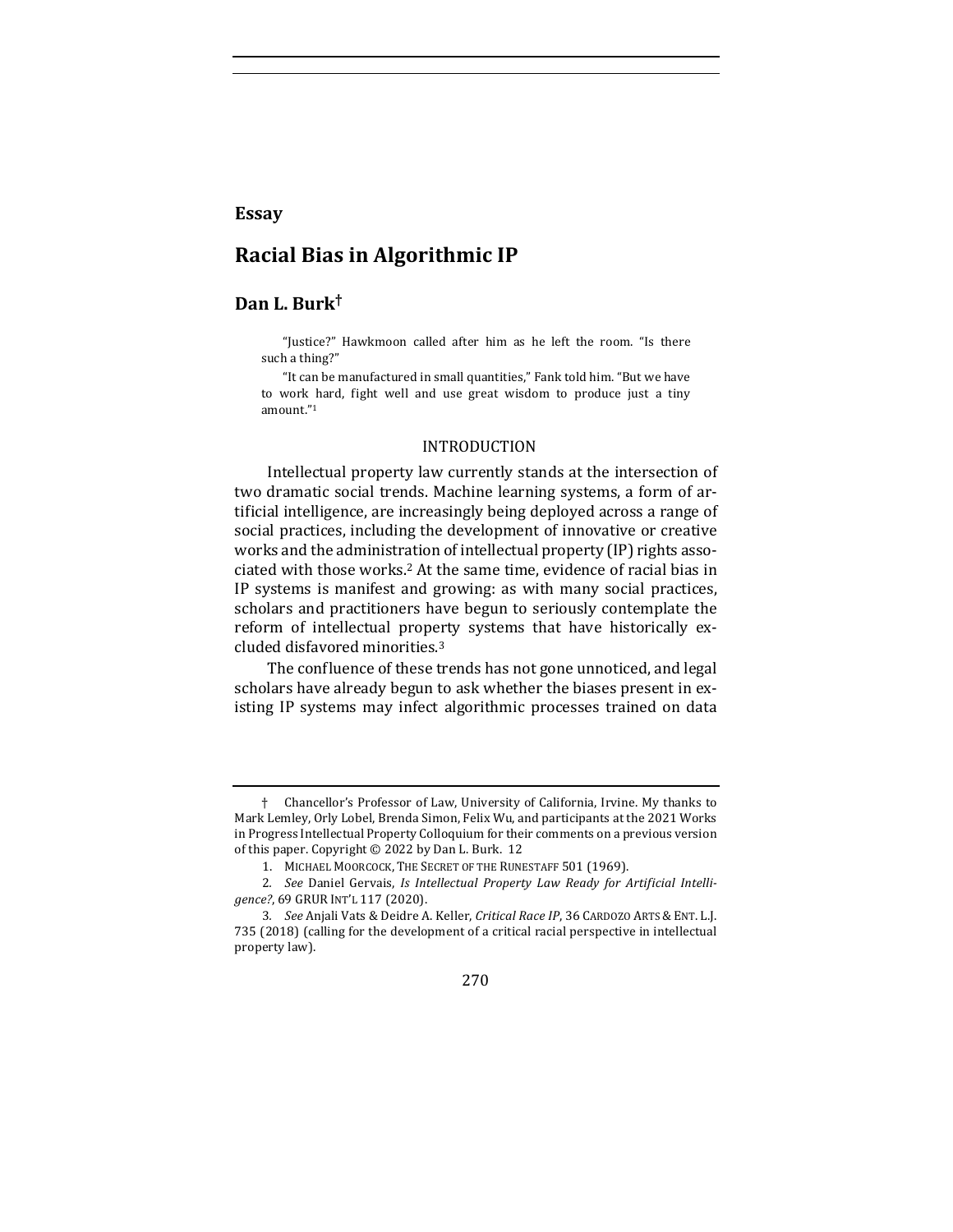from past practices.<sup>4</sup> Although such critiques properly express concerns about the algorithmic entrenchment of bias, they say little about the mechanisms by which this may occur, and so are less helpful than we might hope in understanding what, if anything, might be done about problematic outcomes. It would be desirable to better explore the nature of the biases we might expect AIs to perpetuate in intellectual property systems, something of the mechanisms that might lead to bias in AI administered intellectual property, and the potential for entrenchment of bias in development or administration of intellectual property via AI systems.

Consequently, in this Essay I attempt to identify certain social bias problems that in the context of intellectual property will be particular to the algorithmic determinations through AI processing. I begin by describing the convergence of trends in intellectual property: the implementation of AI-driven systems alongside the recognition of longstanding racial disparity in IP. I then disambiguate some of the existing literature dealing with "bias" in AI, distinguishing discussions of technical bias from social, and more particularly racial, biases. This allows me to separate questions of accuracy from questions of social discrimination, and to show how proposals to correct the former are unlikely to correct the latter. Although our understanding of bias in IP is still nascent, vignettes from other areas where law and IP have intersected illuminate areas of concern for IP practice. Finally, I identify socially biased effects of AI systems that pose different challenges to intellectual property than past biases now being identified by scholarship on IP and race. I close with some observations on the use of AI as a diagnostic for intellectual property, rather than as a constitutive feature.

#### I. ARTIFICIAL INTELLIGENCE AND IP

We should perhaps begin with an observation that I have made in previous work, but which seems to bear repeating wherever artificial intelligence and the law is under consideration, which is that "artificial intelligence" is something of an unfortunate misnomer.<sup>5</sup> The

<sup>4.</sup> See, e.g., W. Keith Robinson, Artificial Intelligence and Access to the Patent System, 21 NEV. L. REV. 729 (2021); see also Amanda Levendowski, *How Copyright Law Can F ix Artif icial Intelligence's Implicit Bias Problem*, 93 WASH. L. REV. 579 (2018) (arguing that copyright law will both contribute to and ameliorate social bias in AI training data).

<sup>5.</sup> *See* Dan L. Burk, AI Patents and the Self-Assembling Machine, 105 MINN. L. REV. HEADNOTES 301, 303 (2021).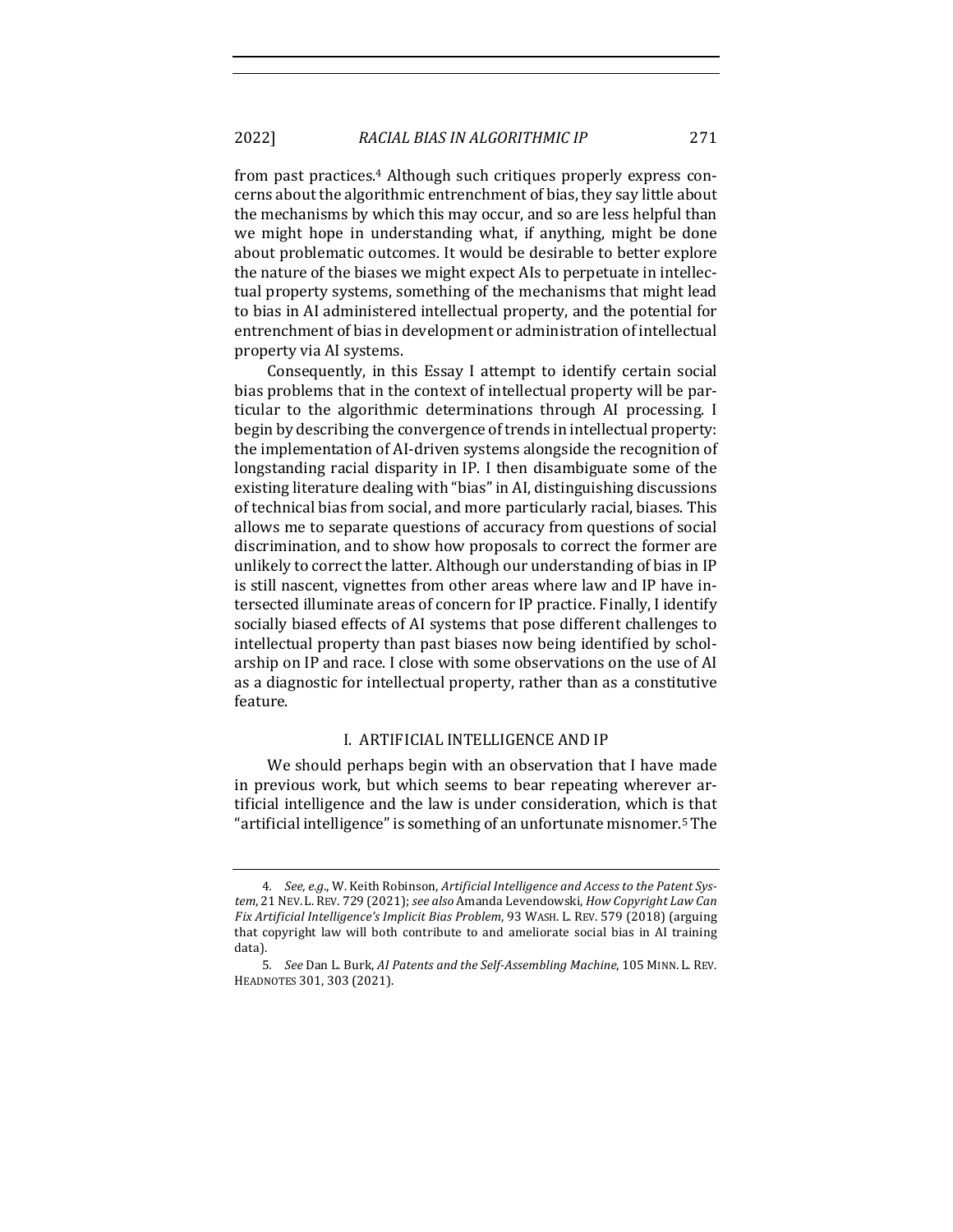technology under consideration entails nothing intelligent in any robust sense of that word—research has been done on such machine cognition, and continues, but there is no realistic prospect building of anything like human (or even animal) cognitive facility into a machine anywhere in the foreseeable future.<sup>6</sup> There is in fact good reason to believe that, absent a revolution in the available technology, such a goal is unachievable at all.

The systems that have garnered recent attention belong to a subset of artificial intelligence research with far narrower and more modest objectives.<sup>7</sup> These fall under the label of "machine learning," which is itself also a somewhat unfortunate nomenclature, again because of potentially misleading associations attached to the analogy to "learning": machines do not learn in the sense that most people would commonly use or understand that term. The technology might be better termed as "pattern recognition" systems—although, again, with some cautions about the use of the term "recognition." The most appropriate label for the technologies in question might be "statistical optimization" systems, because this is in fact what the technology does: leverages very fast processing power and cheap computer data storage to iteratively fit increasingly better statistical models to very large data sets.<sup>8</sup>

Labeling the technology as "statistical optimization" also avoids the unfortunate comparisons to human cognition, and the accompanying analytical distortions of anthropomorphizing the technology. Such comparisons are hyperbolic and unnecessary. Even without romanticizing their characteristics, modern machine learning systems are impressive in their ability to parse data sets that would otherwise be unmanageable, and to find correlations within such data that would remain hidden from unaided human scrutiny. These technical capabilities are advancing and are increasingly applicable to a large range of circumstances, including many applications that will generate products that fall within the scope of intellectual property law.

<sup>6.</sup> See Madeline Clare Elish & danah boyd, Situating Methods in the Magic of Big Data and AI, 85 COMM. MONOGRAPHS 57, 61 (2017) (describing the failure of research into general artificial intelligence).

<sup>7.</sup> *See* Marion Fourcade & Kieran Healy, Seeing Like a Market, 15 SOCIO-ECON. REV. 1, 24 (2017) (observing that AI research abandoned the idea of machines that can think in favor of machines that can learn).

<sup>8.</sup> See Jenna Burrell, *How the Machine "Thinks": Understanding Opacity in Ma*chine Learning Algorithms, 3 BIG DATA & SoC'Y 1, 5-6 (2016) (explaining the statistical optimization modeling typical of machine learning systems).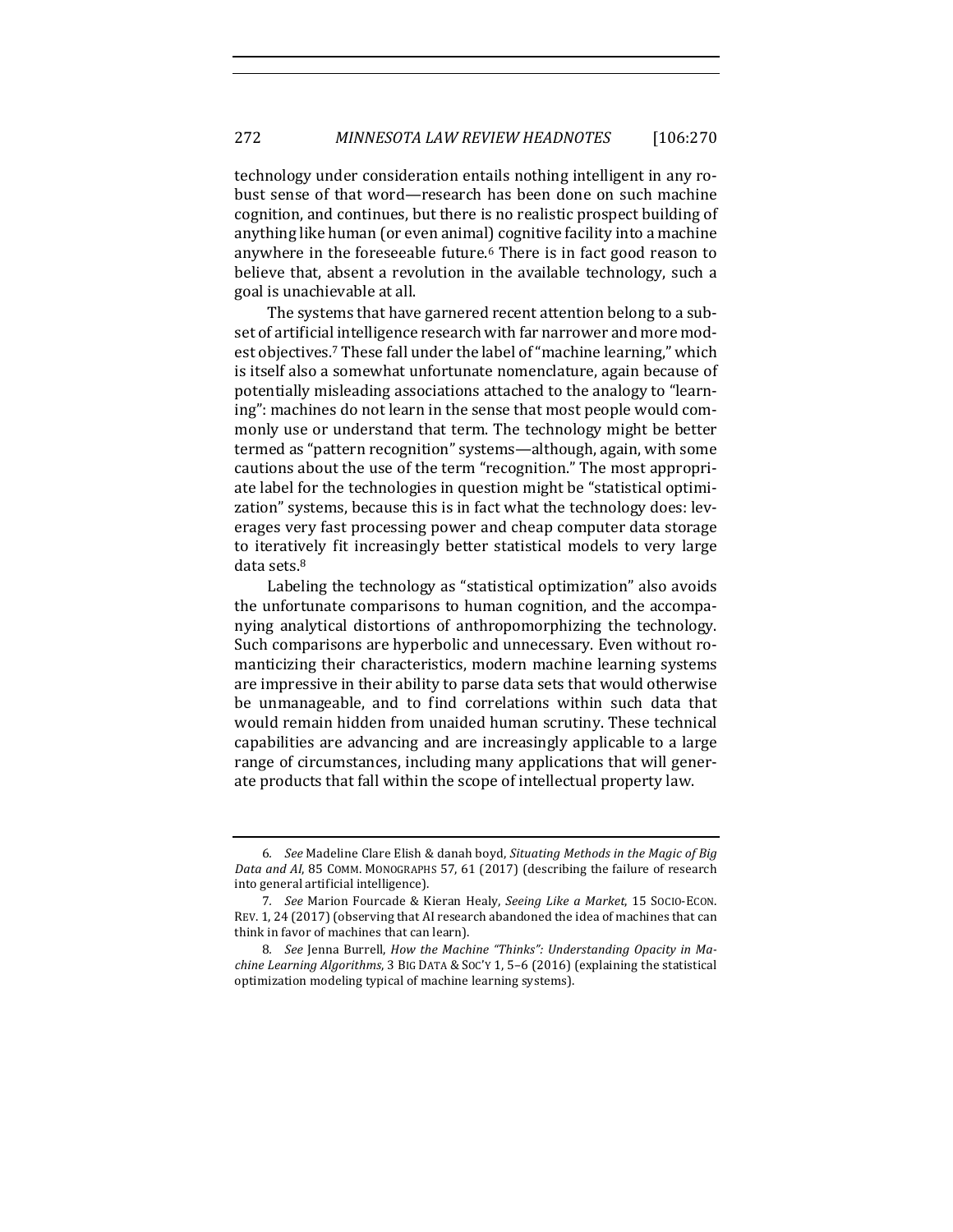For example, AI systems are expected to be employed in the future design, selection, and deployment of trademarks.<sup>9</sup> In the areas belonging to copyright subject matter, AI systems can be trained to generate works in a range of expressive or aesthetic fields, such as new graphic images in the style of past artists, for example resembling the art of Rembrandt.<sup>10</sup> They can similarly generate images that combine known styles or develop images in previously unknown styles.<sup>11</sup> The same is true for the generation of new musical compositions derived from data on past styles of music.<sup>12</sup> AIs can be used to develop new choreography.<sup>13</sup> In the textual arts, AIs now routinely write simple newspaper stories, such as sports reporting, that have a relatively standard format.<sup>14</sup> More ambitious literary applications are underway, such as the generation of novels or screenplays by AI systems.<sup>15</sup> And even where the results of the AI output are bizarre or non-sensical, human readers may impute to them profound or nuanced meanings, perhaps validating the concept of reader-response theory.<sup>16</sup>

Machine learning systems are finding equally broad application in fields of utilitarian innovation. They are increasingly used in the development of new technical innovations, such as circuit designs or the

<sup>9.</sup> Sonia Katyal & Aniket Kasari, *Trademark Search, Artificial Intelligence, and the Role of the Private Sector*, 35 BERKELEY TECH. L.J. 501 (2020).

<sup>10.</sup> JOANNA ZYLINSKA, AI ART: MACHINE VISIONS AND WARPED DREAMS 50-51 (2020) (describing the "Next Rembrandt" AI graphics project).

<sup>11.</sup> *See, e.g.*, Siobhan Roberts, Tanya Basu, Charlotte Jee, & Patrick Howell O'Neill, *Machine Creativity Beats Some Modern Art*, MIT TECH. REV. (June 30, 2017), https://www.technologyreview.com/2017/06/30/150666/machine-creativity -beats-some-modern-art [https://perma.cc/NX52-2MYG].

<sup>12.</sup> See, e.g., Andrew R. Chow, 'There's a Wide-Open Horizon of Possibility.' Musi*cians Are Using AI to Create Otherwise Impossible New Songs*, TIME (Feb. 5, 2020), https://time.com/5774723/ai-music [https://perma.cc/65HH-GZUN].

<sup>13.</sup> *See, e.g.,* Genevieve Curtis, Dances with Robots, and Other Tales from the Outer *Limits*, N.Y. TIMES (Nov. 5, 2020), https://www.nytimes.com/2020/11/05/arts/ dance/dance-and-artificial-intelligence.html [https://perma.cc/R4W7-UUT5].

<sup>14.</sup> *See, e.g.*, Stephen Beckett, *Robo-Journalism: How a Computer Describes a Sports Match*, BBC (Sept. 12, 2015), https://www.bbc.com/news/technology-34204052 [https://perma.cc/YJ6B-W6VV].

<sup>15.</sup> *See, e.g.*, Richard Lea, If a Novel Was Good, Would You Care If It Was Created by *Artif icial Intelligence?*, GUARDIAN (Jan. 27, 2020), https://www.theguardian.com/ commentisfree/2020/jan/27/artif icial-intelligence-computer-novels-f iction-write -books [https://perma.cc/S9SS-XGE8].

<sup>16</sup>*. See generally* Peter J. Rabinowitz, *Reader-Response Theory and Criticism*, *in* THE JOHNS HOPKINS GUIDE TO LITERARY THEORY AND CRITICISM 606 (Michael Groden & Martin Kreiswirth eds. 1994) (explaining the construction of textual meaning by reader response).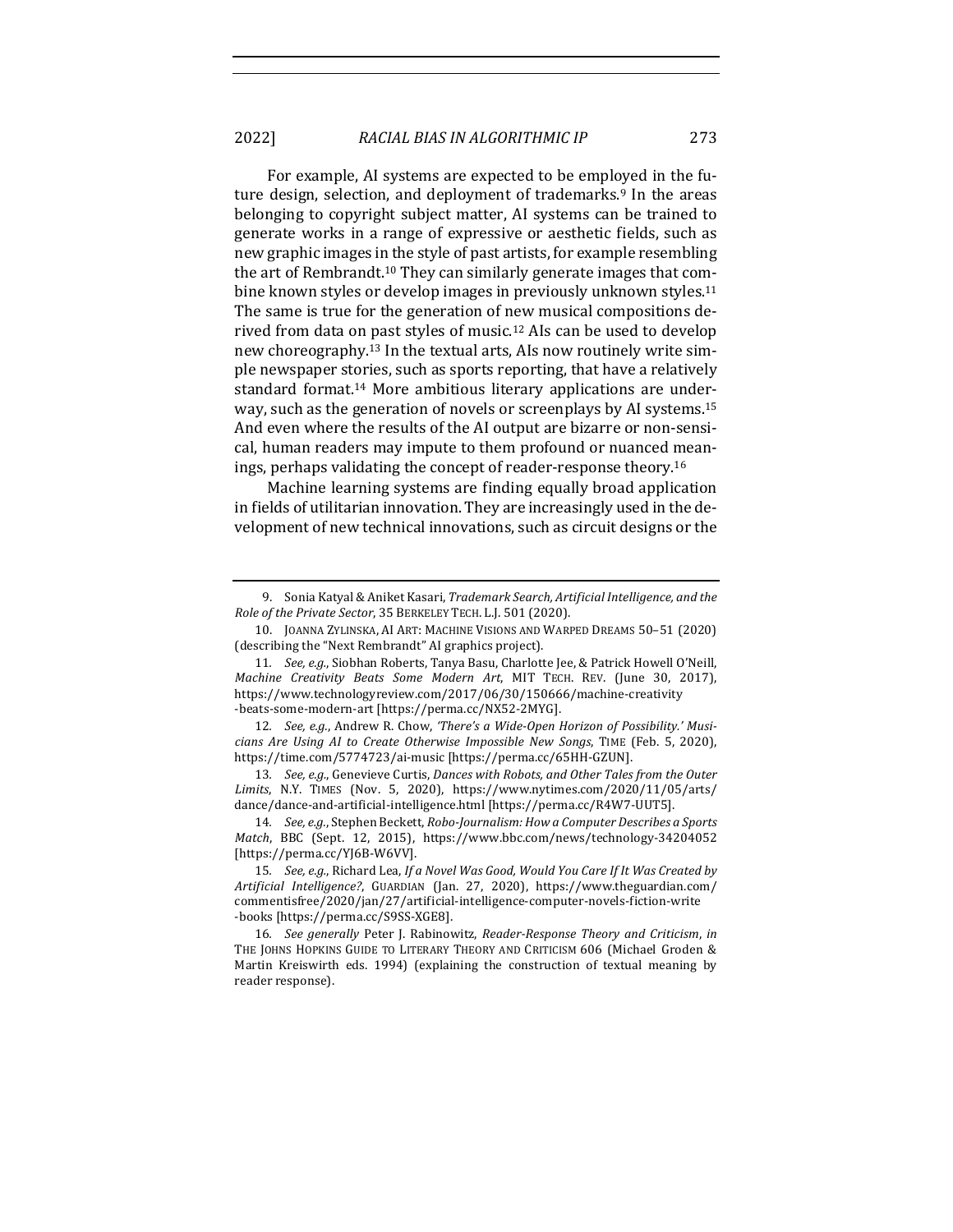design of mechanical devices.<sup>17</sup> In the chemical and biological sciences, AI systems identify drug targets, or develop molecular structures directed to particular drug targets.<sup>18</sup> They are deployed for sorting through large data sets to identify the most efficacious treatment regimes or to identify new applications and uses for known pharmaceutical products.<sup>19</sup>

AI systems are expected to have a substantial impact not only in the generation of new entities within the subject matter of intellectual property, but on the legal administration of rights arising out of such subject matter. Options are currently under active examination for AIassisted or enabled examination of patent applications at the United States Patent Office.<sup>20</sup> The same is true for trademark applications.<sup>21</sup>

AI proposals have also begun to figure in the administration of intellectual property enforcement. For example, Libson and Parchomovsky have suggested that predictive analytics should be used in determining copyright infringement, matching the award of damages to the algorithmically predicted willingness to pay of a copyright defendant.<sup>22</sup> One could quickly extrapolate this proposal to other areas of intellectual property, particularly the calculation of actual damages or reasonable royalties in patent enforcement. Thus, every indication is that AI systems will likely become as ubiquitous in the development and administration of intellectual property as they are becoming across myriad other activities.

<sup>17.</sup> *See, e.g.*, Sam Shead, *Google Claims It Is Using A.I. to Design Chips Faster Than Humans*, CNBC (June 10, 2021), https://www.cnbc.com/2021/06/10/google-is -using-ai-to-design-chip-floorplans-faster-than-humans.html [https://perma.cc/ V5HL-SZLY].

<sup>18.</sup> See, e.g., Scott LaFee, Artificial Intelligence Could Be New Blueprint for Preci*sion Drug Discovery*, UC SAN DIEGO HEALTH (July 12, 2021), https://health.ucsd.edu/news/releases/Pages/2021-07-12-artif icial-intelligence -could-be-new-blueprint-for-precision-drug-discovery.aspx [https://perma.cc/2V7G -TKFV].

<sup>19.</sup> See, e.g., Lauren Hinkel, Deep-Learning Technique Predicts Clinical Treatment *Outcomes*, MIT NEWS (Feb. 24, 2022), https://news.mit.edu/2022/deep-learning -technique-predicts-clinical-treatment-outcomes-0224 [https://perma.cc/32KN -5CY4].

<sup>20.</sup> See Arti K. Rai, *Machine Learning at the Patent Office: Lessons for Patents and Administrative Law,* 104 Iowa L. REV. 2617 (2019).

<sup>21.</sup> *See, e.g.*, Drew Hirshfeld, Artificial Intelligence Tools at the USPTO, USPTO (Mar. 18, 2021), https://www.uspto.gov/blog/director/entry/artificial-intelligence -tools-at-the [https://perma.cc/WK6Z-TE8Z].

<sup>22.</sup> Adi Libson & Gideon Parchomovsky, *Toward the Personalization of Copyright* Law, 86 U. CHI. L. REV. 527 (2019).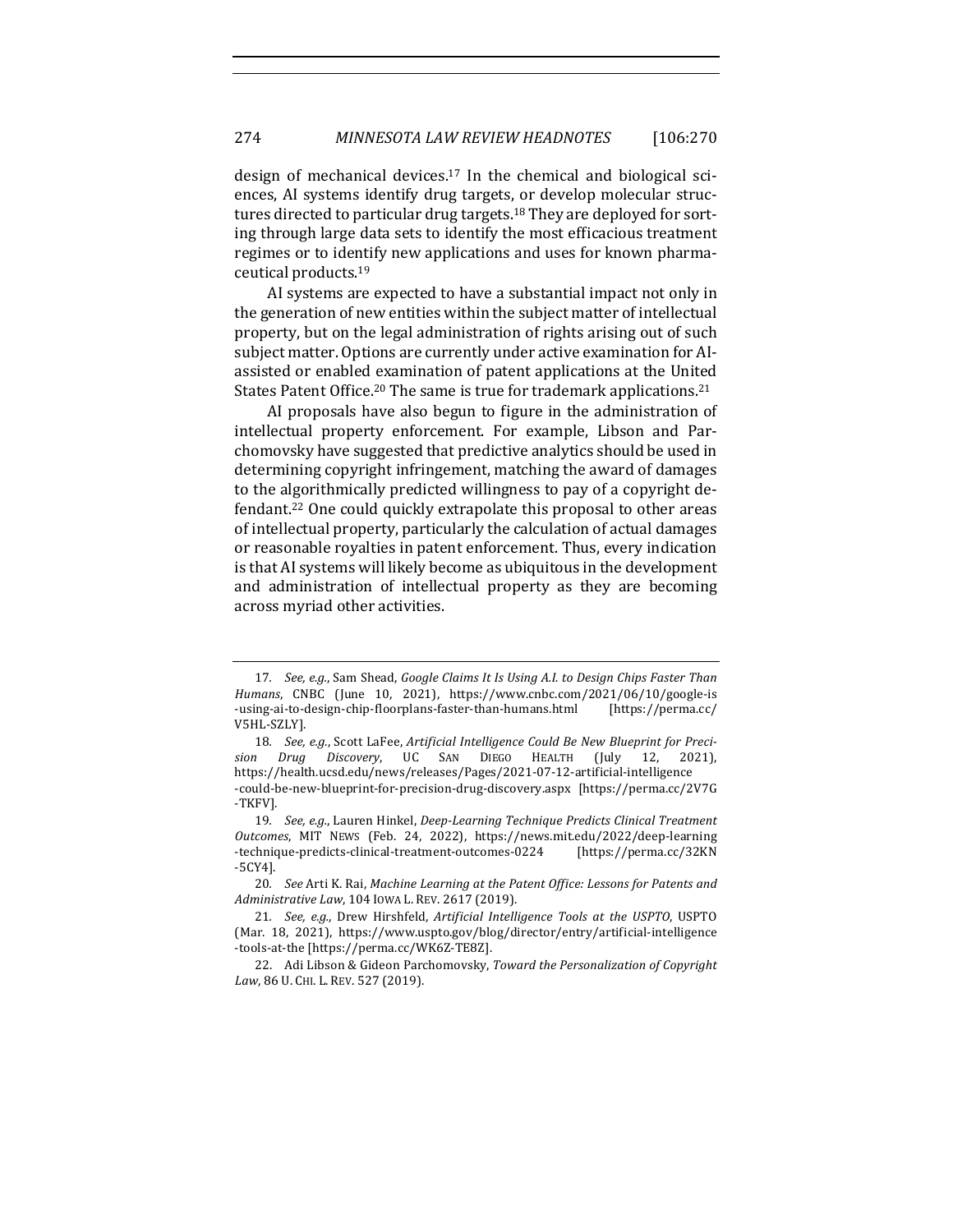#### II. RACE AND IP

At the same time that AI systems are gaining an increased purchase in the generation and administration of intellectual property, our understanding of intellectual property doctrine and practice is undergoing a substantial shift as we discover our own history of racial inequity. Although there has been a long tradition of scholarship examining justice and inequality within American intellectual property jurisprudence, $23$  recent work has put new focus on and devoted new energy to examining the details of racial disparities in the field.<sup>24</sup> Some of this work extends previous critical doctrinal analyses, for example demonstrating unnoticed racial dimensions in patent law's requirement of non-obviousness, $25$  or revealing the surprising prevalence of racially charged language in patent claiming and subject matter.<sup>26</sup>

In numerous areas of law, critical race inquiries have disclosed implicit doctrinal inequalities in the treatment of minority populations, demonstrating that these inequalities persist even after explicitly discriminatory policies were repealed.<sup>27</sup> Substantial work of a similar nature is now underway in intellectual property, demonstrating for example the mechanisms by which intellectual property has either disadvantaged or taken advantage of African American creators.<sup>28</sup> Recent scholarship has shown that, although ostensibly neutral on their face, copyright doctrines such as originality have in practice a disparate impact, valorizing appropriation from subordinated com-

<sup>23.</sup> *See, e.g.,* Peter Lee, *Toward a Distributive Agenda for U.S. Patent Law*, 55 HOU-STON L. REV. 321 (2017); Margaret Chon, *Intellectual Property Equality*, 9 SEATTLE J. SOC. JUST. 259 (2010); Keith Aoki, Distributive and Syncretic Motives in Intellectual Property Law (with Special Reference to Coercion, Agency, and Development), 40 U.C. DAVIS L. REV. 717 (2007).

<sup>24.</sup> *See* Vats & Keller, *supra* note 3.

<sup>25.</sup> Jonathan D. Kahn, Race-ing Patents/Patenting Race an Emerging Political Geography of Intellectual Property in Biotechnology, 92 IOWA L. REV. 353 (2007).

<sup>26.</sup> Shubha Ghosh, *Race-Specif ic Patents, Commercialization, and Intellectual Property Policy*, 56 BUFF. L. REV. 409 (2008).

<sup>27.</sup> See generally Angela P. Harris, *Racing Law: Legal Scholarship and the Critical Race Revolution*, 52 EQUITY & EXCELLENCE IN EDUC. 12 (2019) (surveying the trajectory of critical race concepts in legal scholarship).

<sup>28.</sup> Robert Brauneis, *Copyright, Music, and Race: The Case of Mirror Cover Record*ings (July 22, 2020) (GWU Legal Studies Research Paper, Paper No. 2020-56), https://papers.ssrn.com/sol3/papers.cfm?abstract\_id=3591113 [https://perma .cc/8W48-4GN7]; Kevin J. Greene, 'Copynorms,' Black Cultural Production, and the De*bate Over African-American Reparations*, 25 CARDOZO ARTS & ENT. L.J. 1179 (2008); Kevin J. Greene, *Copyright, Culture & (and) Black Music: A Legacy of Unequal Protection*, 21 HASTINGS COMM. & ENT. L.J. 339 (1998).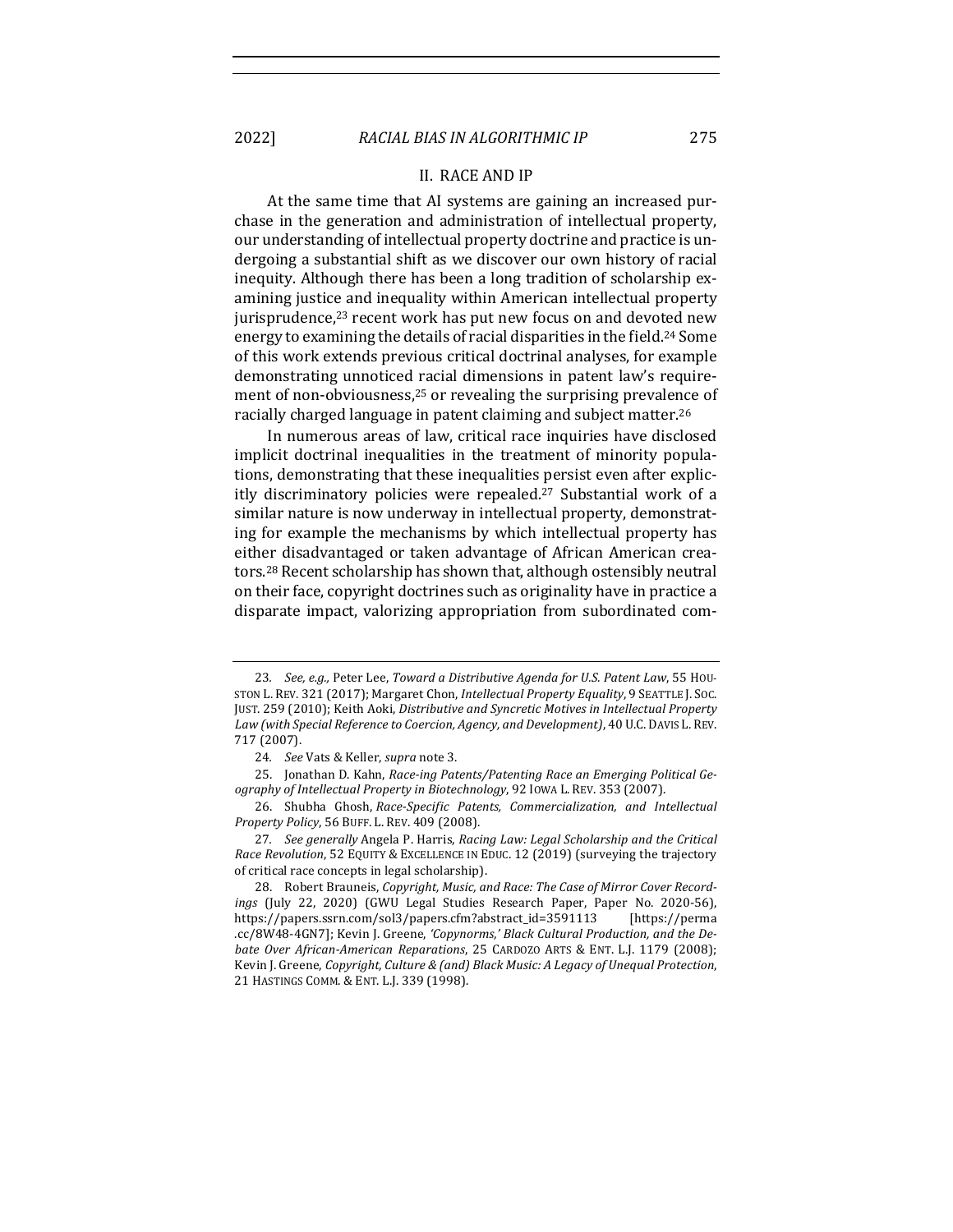munities while penalizing appropriation by subordinated communities.<sup>29</sup> Similarly, Anjali Vats has argued broadly that doctrinal conceptions of creation, infringement, ownership, and value in intellectual property law are deeply racialized.<sup>30</sup>

But much of the most recent analysis has come in the form of empirical investigation, either quantifying the deficit of minority participation in intellectual property systems, or qualitatively showing the historical trends and outcomes from past exclusionary practices. Recent work has examined the legacy of slavery in the American patent system, $31$  as well as the history of racial violence, such as lynching, perpetrated against black inventors.<sup>32</sup> And although some scholars have speculated that copyright law might have contributed in some measure to the advancement of racial equality,<sup>33</sup> scholars of color who have examined the historical record have largely differed with this thesis.<sup>34</sup> Several studies of African American contributions to music and entertainment have suggested that copyright has been a source of inequitable treatment, rather than a remedy for it.<sup>35</sup> Similarly, several studies show the deployment of copyright and trademark doctrines over time fostering and reinforcing popular stereotypes caricaturing people of color.<sup>36</sup>

The historical disadvantage experienced by minority creators remains unremedied, as demonstrated by current metrics of participation in IP systems. Bell and co-authors have shown that innovation and patenting are closely tied to geographic location  $-$  which, given the historic connections in the United States between race, poverty,

32. Lisa D. Cook, *Violence and Economic Activity: Evidence from African-American* Patents 1870-1940, 19 J. ECON. GROWTH 221 (2014) (finding linkage between declining African-American patenting activity and racial violence).

33. Justin Hughes & Robert P. Merges, *Copyright and Distributive Justice*, 92 NOTRE DAME L. REV. 513 (2017).

<sup>29.</sup> Betsy Rosenblatt, *Copyright's One-Way Racial Appropriation Ratchet*, 53 U.C. DAVIS L. REV. 591 (2019).

<sup>30.</sup> ANJALI VATS, THE COLOR OF CREATORSHIP: INTELLECTUAL PROPERTY, RACE, AND THE MAKING OF AMERICANS (2020).

<sup>31.</sup> Kara Swanson, Race and Selective Legal Memory: Reflections on "Invention of a Slave," 120 COLUM. L. REV. 1077 (2020); Brian Frye, *Invention of a Slave*, 68 SYRACUSE L. REV. 181, 194 (2018).

<sup>34</sup>*. See* Vats & Keller, *supra* note 3.

<sup>35.</sup> See, e.g., K.J. Greene, *Intellectual Property at the Intersection of Race and Gen*der: Lady Sings the Blues, 16 AM. U. J. GENDER, Soc. PoL'Y & L. 365 (2008); Olufunmilayo Arewa, *Blues Lives: Promise and Perils of Musical Copyright*, 27 CARDOZO ARTS & ENT. L.J. 547 (2010).

<sup>36.</sup> Kevin J. Greene, *Trademark Law and Racial Subordination: From Marketing of* Stereotypes to Norms of Authorship, 58 SYRACUSE L. REV. 431 (2008).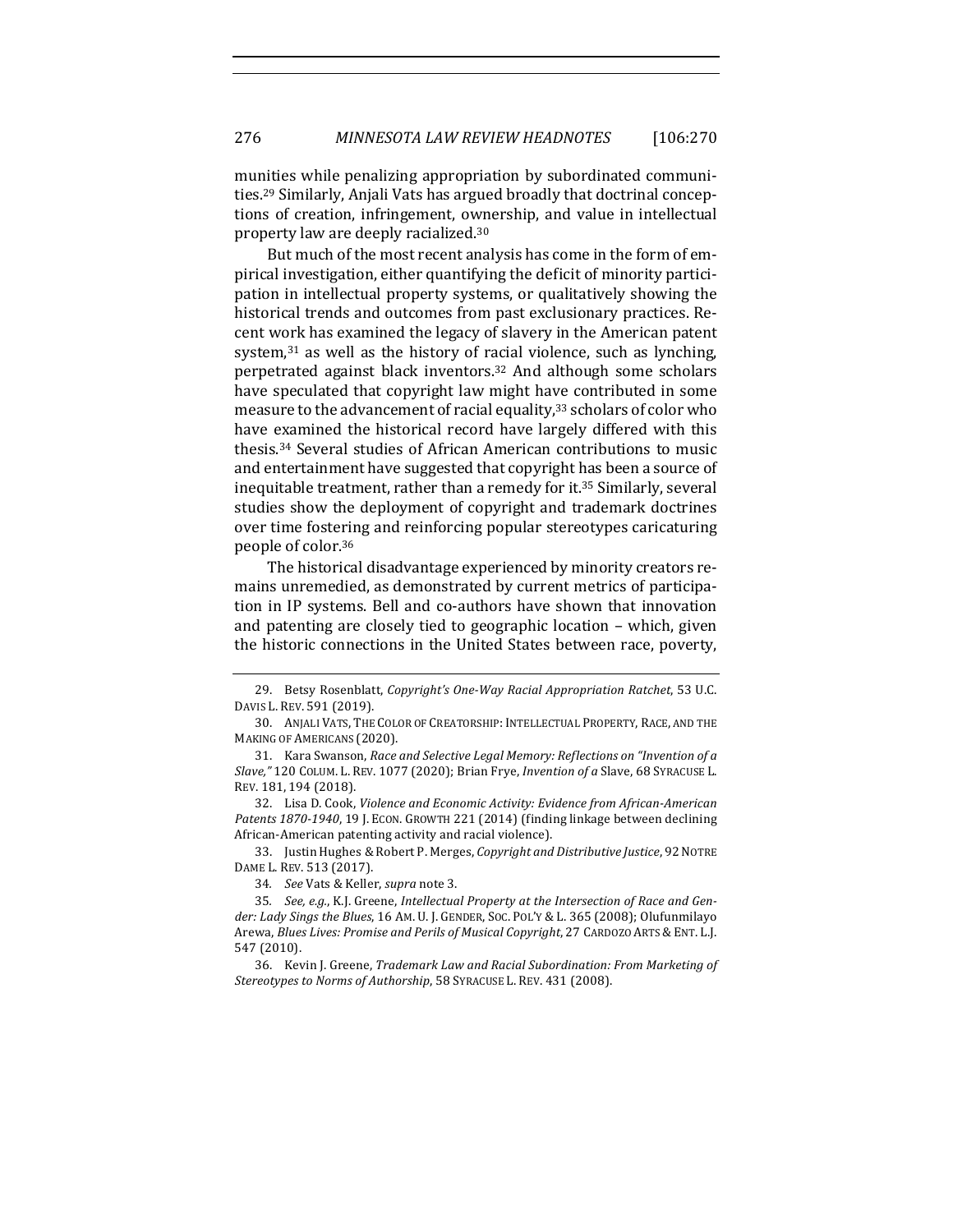and housing, translates to racial disparities.<sup>37</sup> Recent studies have also provided data confirming and quantifying the paucity of racial minority participation in proceedings before the US Patent Office,<sup>38</sup> the US Trademark Office.<sup>39</sup> and the US Copyright Office.<sup>40</sup> African American inventors are, for example, not only underrepresented in the percentage of patent applications filed before the USPTO,<sup>41</sup> they are statistically more likely to have the applications that they do file denied. $42$ Strikingly, early studies indicate that minority patent applicants with non-racially associated names are no more likely to obtain a patent than applicants with racially associated names, $43$  leaving open the possibility that either the requirements for patentability are skewed against the circumstances of minority inventors, or that implicit bias from less apparent racially associated determinants in the patent application is contributing to the significant denial of applications by minority inventors.

Comparable patterns of disparity emerge from data on the administration of copyright and trademark registrations. White authors are overall overrepresented in copyright registrations compared to population composition.<sup>44</sup> Hispanic authors on the other hand are significantly underrepresented.<sup>45</sup> The picture for African American authors is mixed, as they are most likely to register musical works but significantly less likely to register software or textual works.<sup>46</sup> And, while copyright registration is not required to obtain a copyright, in

40. Robert Brauneis & Dotan Oliar, An Empirical Study of the Race, Ethnicity, Gender, and Age of Copyright Registrants, 86 GEO. WASH. L. REV. 46 (2018).

42*. Id.* at 306.

<sup>37.</sup> Alex Bell, Raj Chetty, Xavier Jaravel, Neviana Petkova & John Van Reenan, *Who* Becomes an Inventor in America? The Importance of Exposure to Innovation, 134 Q.J. ECON. 647 (2019).

<sup>38.</sup> W. Michael Schuster, R. Evan Davis, Kourtenay Schley, & Julie Ravenschraft, An Empirical Study of Patent Grant Rates as a Function of Race and Gender, 57 AM. Bus. L.J. 281 (2021); Holly Fechner & Matthew S. Shapanka, *Closing Diversity Gaps in Inno*vation: Gender, Race, and Income Disparities in Patenting and Commercialization of In*ventions*, 19 TECH. & INNOVATION 727, 729 (2018).

<sup>39.</sup> *See* Miriam Marcowitz-Bitton, Deborah R. Gerhardt, & W. Michael Schuster, *An Empirical Study of Gender and Race in Trademark Prosecution*, 94 SO. CAL. L. REV. 1407 (2021) (showing data suggesting that Black and Latino minorities, but not Asian minorities, are underrepresented in USPTO trademark prosecution).

<sup>41.</sup> Schuster et al., *supra* note 38, at 287-88.

<sup>43</sup>*. See id.* at 282.

<sup>44.</sup> Brauneis & Oliar, *supra* note 40, at 59.

<sup>45</sup>*. Id.* at 60.

<sup>46</sup>*. Id*. at 62–63.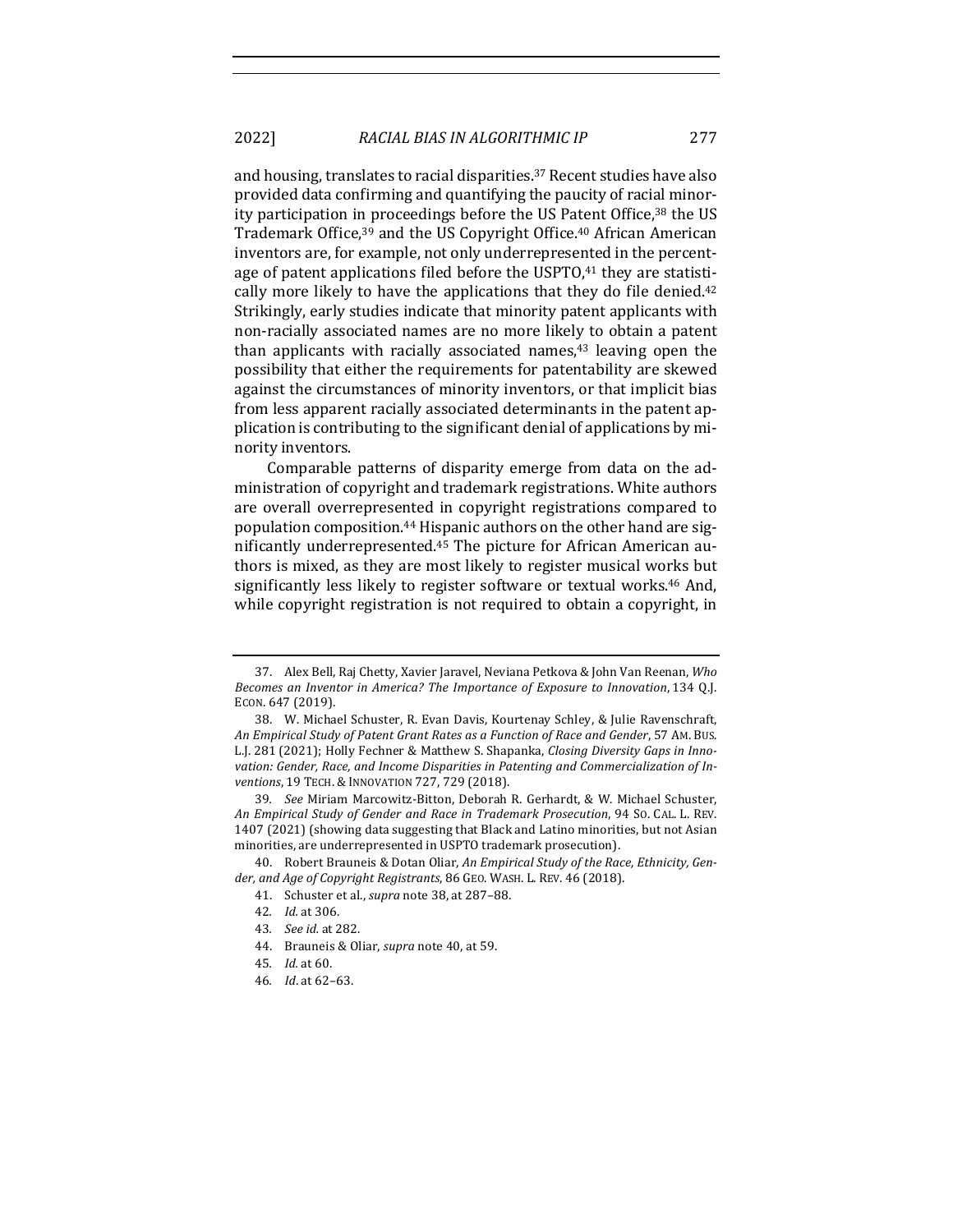the United States it is required to enforce a copyright, $47$  so that the underrepresentation of creators of color in copyright registrations suggests that racial minorities are not deriving the full benefit of the copyright system. Similarly, although rights in trademarks arise at common law, there are significant advantages to federal registration, and registrations by Black and Latino trademark owners lags their expected percentage from the general population.<sup>48</sup> This underrepresentation of USPTO registrations likely places them at a disadvantage in accruing the benefits of the trademark system.

Such scholarship on intellectual property and racism is in a relatively nascent stage, but already has disclosed multiple indicators as to distortions ensconced in existing practice. We should expect that the path intellectual property has followed has been distorted by such biases; intellectual property criteria and doctrines that have grown up in the absence of participation by subordinated groups are unlikely to have incorporated the insights, experiences, and viewpoints of those groups. But historically biased intellectual property jurisprudence will not only be marred by the substantive exclusion of underrepresented groups—racial bias or exclusion leaves not merely lacunae where missing participants might have been found, but altered practices in their place. We have preliminary evidence of such distortions along dimensions of gender; copyright long excluded the fiber arts and other expressive "crafts" associated with female social roles;<sup>49</sup> patent law similarly takes little account of "feminine" ways of thinking and knowing.<sup>50</sup> The growing evidence of exclusion of other subordinated populations presages similar findings with regard to race or ethnicity; intellectual property concepts such as "nonobviousness" or "creativity" might look quite different today if they had been shaped within an epistemically diverse context.

<sup>47. 17</sup> U.S.C. §114(a) (2012); see also Fourth Estate Public Benefit Corp. v. Wall-Street.com, 139 S. Ct. 881, 892 (2019) (holding that copyright enforcement cannot commence until after registration issues).

<sup>48</sup>*. See* Marcowitz-Bitton et al., *supra* note 39.

<sup>49.</sup> Shelley Wright, A Feminist Exploration of the Legal Protection of Art, 7 CANA-DIAN J. WOMEN & L. 59 (1994).

<sup>50.</sup> Dan L. Burk, *Do Patents Have Gender?*, 19 AM. U.J. GENDER SOC. POL'Y & L. 881 (2011); Dan L. Burk, *Feminism and Dualism in Intellectual Property*, 15 AM. U.J. GENDER Soc. Pol'y & L. 183 (2007).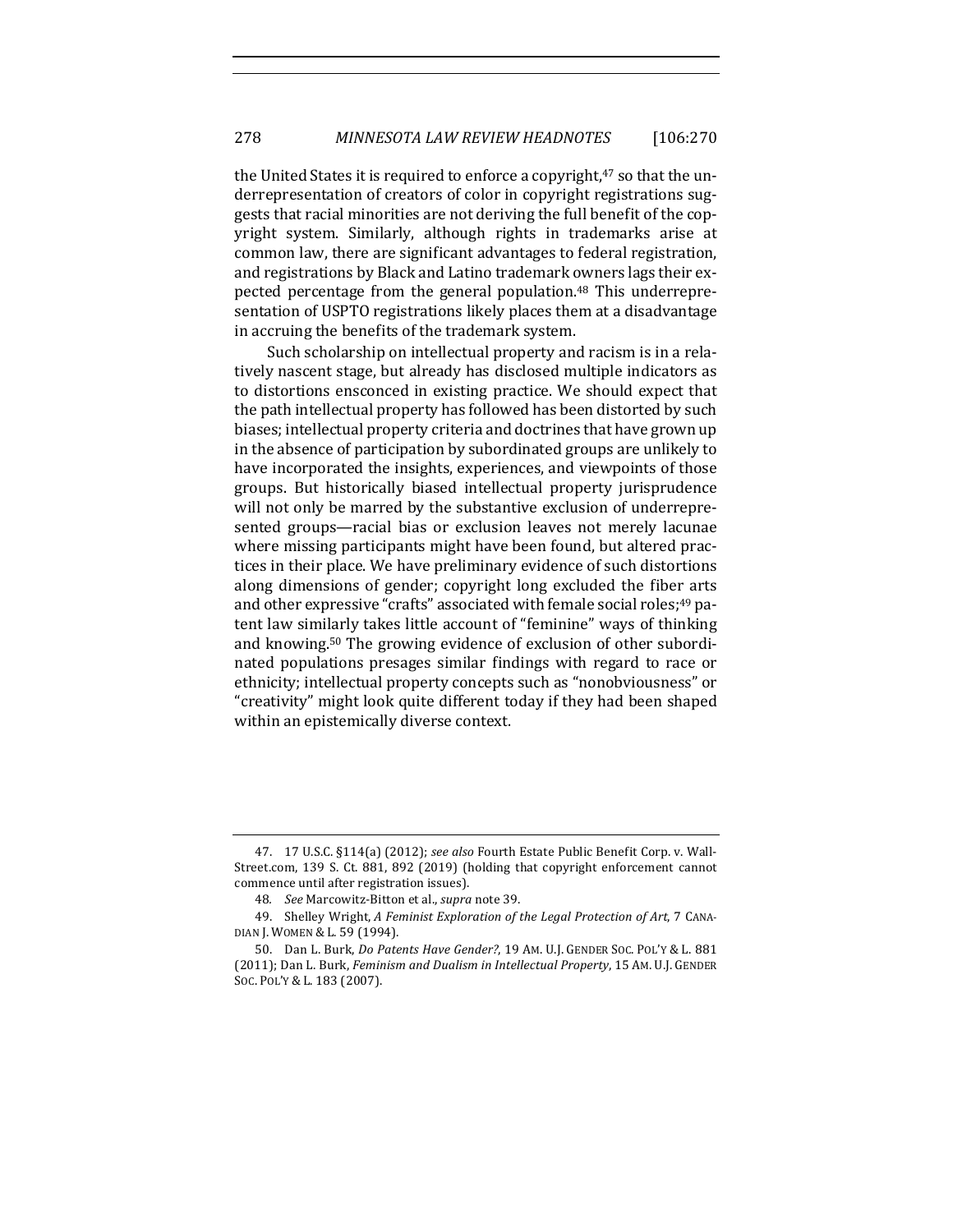#### III. BIAS IN AI APPLICATIONS

Given these trends in current intellectual property jurisprudence—the contemplation of future AI involvement, and the realization of existing racial disparities—some commentators have begun to consider the convergence of the two, in essence asking about foreseeable outcomes from this confluence of past and future practices.<sup>51</sup> Each of these trends in isolation would be worthy of rigorous examination; taken together they clearly merit even closer critical scrutiny. Initial forays into the intersection of these trends raise sensible concerns that proceed from what is currently known about the characteristics of each trend. Critical race theorists have already observed that "AI" as a cultural phenomenon is coded white.<sup>52</sup> The problem of bias in AI systems has already been the subject of considerable scrutiny, and numerous commentators have suggested that AI bias raises novel issues beyond our already sordid history of widespread social inequity.<sup>53</sup> In the context of intellectual property systems that are increasingly recognized as inherently discriminatory, some apprehension over the introduction of AI systems is therefore natural and sensible.

#### A. DISAMBIGUATING AI BIAS

But in order to consider the problem of AI bias in intellectual property systems—or for that matter, in any context—we must first clear up a degree of confusion in the current literature. Specifically, it is necessary to separate out different and sometimes confusing uses of the term "bias." Increasingly large swaths of the technical literature and of legal commentary concern the presence of detrimental "bias" in AI systems, but the use of the term is not consistent, and in many cases a careful reading reveals that commentators are discussing different phenomena.

One common use of the term bias in the context of machine learning refers to bias in a technical sense, having to do with improperly calibrated operational features of an AI system. For example, bias may

<sup>51.</sup> *See, e.g.*, Robinson, *supra* note 4.

<sup>52.</sup> Stephen Cave & Kanta Dihal, *The Whiteness of AI*, 33 PHIL. & TECH. 685 (2020).

<sup>53.</sup> See, e.g., Sonia Katyal & Jessica Y. Jung, *The Gender Panopticon: Artificial Intelligence and Design Justice*, 68 UCLA L. REV. 692 (2021) (discussing gender and sexual orientation biases in AI); Ifeoma Ajunwa, The Paradox of Automation as Anti-Bias Intervention, 41 CARDOZO L. REV. 1671, (2020) (discussing AI bias in employment discrimination); Solon Barocas & Andrew D. Selbst, *Big Data's Disparate Impact*, 104 CAL. L. REV. 671 (2016) (surveying AI bias and discrimination law).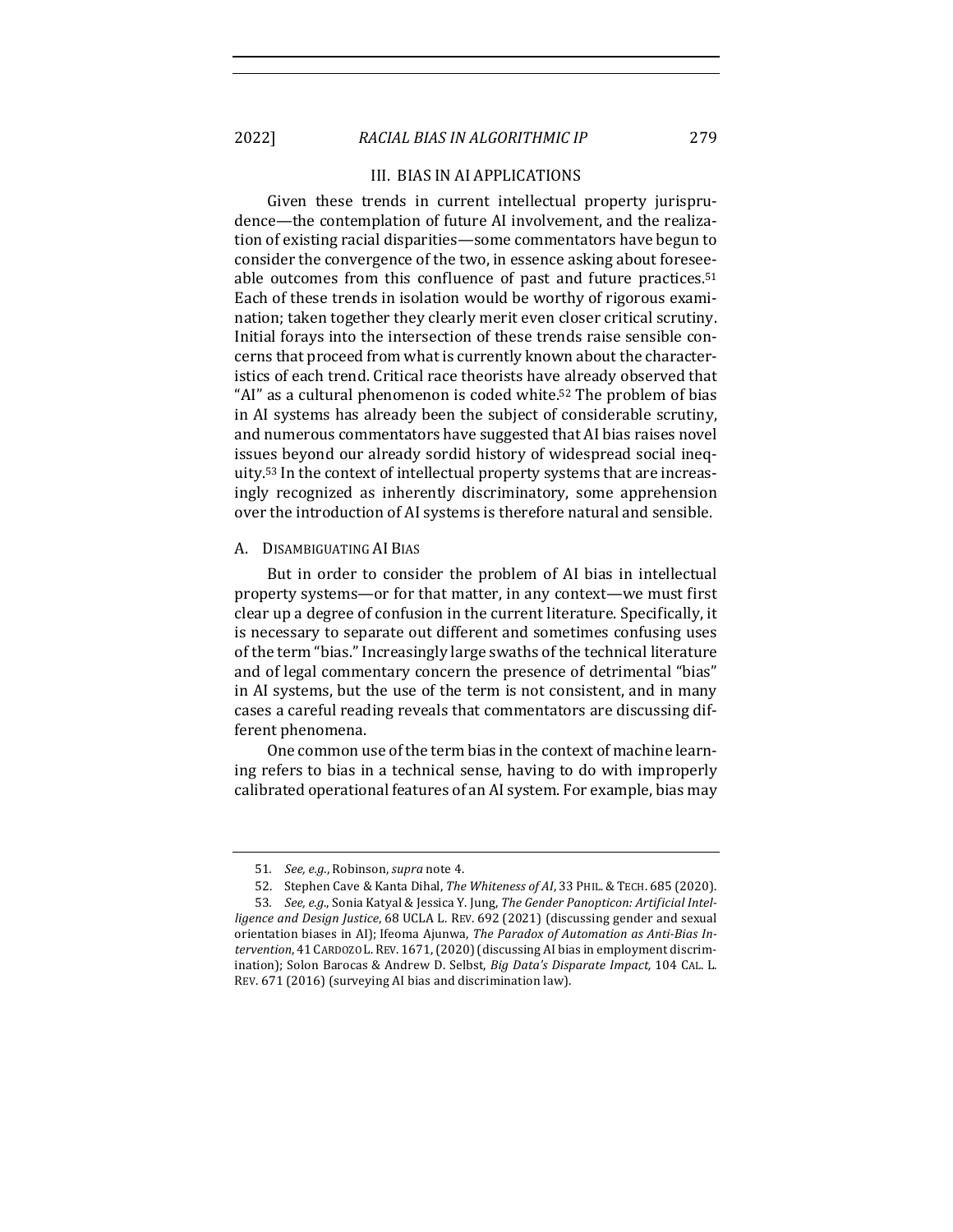refer to statistical biases, or skew in the data set on which the algorithm operates.<sup>54</sup> The data used may encompass a non-representative sample or may otherwise either improperly include or exclude data points in ways that will distort the outcome of the analysis. This is a particular problem with training data that in effect sets the parameters for further analysis, as any subsequent analysis will be tainted, but may also occur in the selection or formatting of data chosen for analysis. Other types of design defects might also contribute to inaccuracy, such as an improper choice of statistical model, or incorrect selection of algorithmic operations that process the system's input.<sup>55</sup>

Now, to some extent we must recognize that all data is "biased" in the sense that all data must be acquired and manipulated in order to be put to any use. As Geoff Bowker famously observed, raw data is an oxymoron—data does not exist as an independent entity in the universe.<sup>56</sup> Although we may talk of "gathering" or "harvesting" data, it is in fact manufactured by deliberate selection, codification, curation, cleaning, and formatting.<sup>57</sup> The resulting data set inevitably carries the marks not only of the underlying phenomenon it is meant to describe, but of the choices made in processing the data to a useable form. This creates a particular danger in mixing or re-purposing data sets generated for one objective to be subsequently applied to a different objective—a practice that routinely occurs in AI training and analysis.

But typically, where bias is discussed in the technical sense, the question is not merely whether the data has been adapted to a particular use, but rather is a question of *inappropriate* technical bias—that is to say, not whether some choices were made in data selection or curation, but whether the choices rendered the data not "fit for purpose." Assuming all machine learning designs will be biased in some way, the question is then whether the biases are those that facilitate the purpose to which the system will be applied, or whether they are contrary to the application. As a general rule, such discussions focus

<sup>54.</sup> Ramya Srinivasan & Kanji Uchino, *Biases in Generative Art-A Causal Look from* the Lens of Art History, PROC. 2021 ACM CONFERENCE ON FAIRNESS, ACCOUNTABILITY, AND TRANSPARENCY 41, 47-50 (2021).

<sup>55.</sup> See, e.g., Laura Pedraza-Farina & Ryan Whelan, A Network Theory of Patentability, 86 U. CHI. L. REV. 63, 141-42 (2020) (couching bias concerns in terms of "biased data" or "biased measure-design").

<sup>56.</sup> GEOFFREY C. BOWKER, MEMORY PRACTICES IN THE SCIENCES 184 (2005) ("Raw data is both an oxymoron and a bad idea; to the contrary, data should be cooked with care.").

<sup>57.</sup> Julie Cohen, *The Biopolitical Public Domain: The Legal Construction of the Surveillance Economy*, 31 PHIL. & TECH. 213, 224–25 (2016).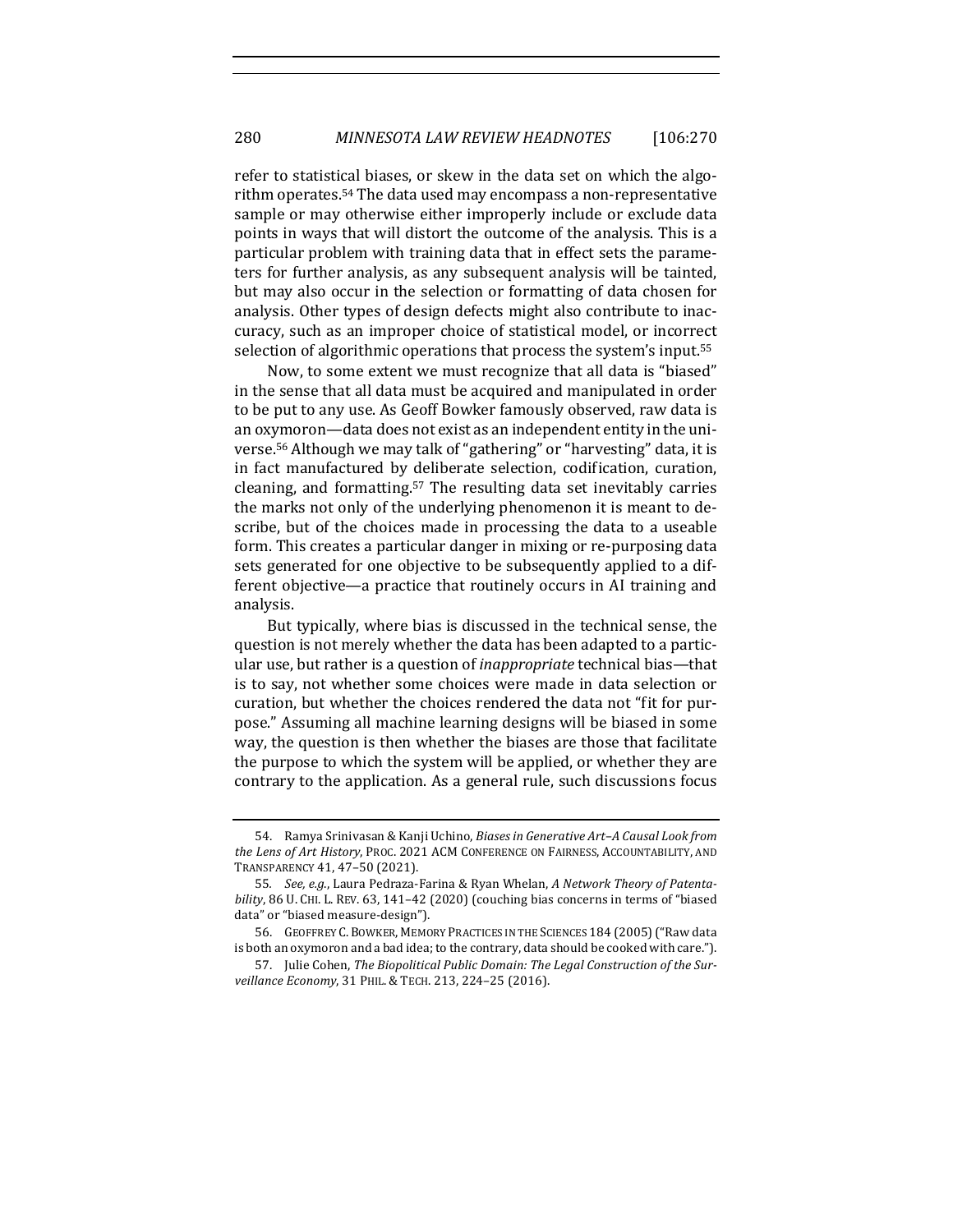on bias as a problem of AI *accuracy*, concerned that bias in data or design could lead to inaccurate outputs. Certainly, all data will be biased in a broad sense, and we in fact want the data to be biased in ways that makes it amenable to analysis. Thus, the implied or explicit solution for "bias" in this sense is to get better data or to improve the technical design—if the results obtained from AI systems are faulty, then of course we need to repair or improve the AIs.

To take one widely discussed example, numerous commentators have criticized the "AI bias" seen in the repeated failures by various AI-driven facial recognition systems to properly identify subjects with darker skin tones.<sup>58</sup> These errors have been traced to the use of training data drawn largely from Caucasian facial portraits, or to other software or hardware design flaws that assumed white subjects would be the "normal" or default population for recognition.<sup>59</sup> Consequently, the systems relying on such expectations failed in their intended purpose when confronted with a more diverse array of facial features falling outside their baseline assumptions. A natural response to such faults, intended to improve system accuracy, would be to use a more diverse set of training data portraits, or to make other software and hardware adjustments to allow compatibility with the features of darker skinned subjects.

In this example, the technology was not "fit for purpose"  $-$  racial assumptions made by the system designers and trainers resulted in faulty operational outcomes. Note that the operation of the system was grounded in ostensibly neutral and objective measurements of physical phenomena—the optical perception and spatial distribution of human facial features. But because the design of the system incorporated, probably unconsciously or implicitly, racial biases regarding the target population for the device, that design then implemented a racially disparate outcome: failure to identify and authenticate persons with unexpectedly darker skin tones.<sup>60</sup>

<sup>58.</sup> See, e.g., Joy Buolamwini & Timnit Gebru, Gender Shades: Intersectional Accuracy Disparities in Commercial Gender Classification, 81 PROC. MACH. LEARNING RSCH. 7 (2018); David Leslie, Understanding Bias in Facial Recognition Technologies (Oct. 5, 2020) (arXiv:2010.07023), https://arxiv.org/abs/2010.07023 [https://perma.cc/ P933-RURW].

<sup>59</sup>*. See* Leslie, *supra* note 58, at 12–15.

<sup>60</sup>*. See*  WENDY HUI KYONG CHUN, DISCRIMINATING DATA: CORRELATION, NEIGHBOR-HOODS, AND THE NEW POLITICS OF RECOGNITION 185-96 (2021) (tracing in detail the history of racial bias, grounded in eugenics, that underlies current facial recognition systems).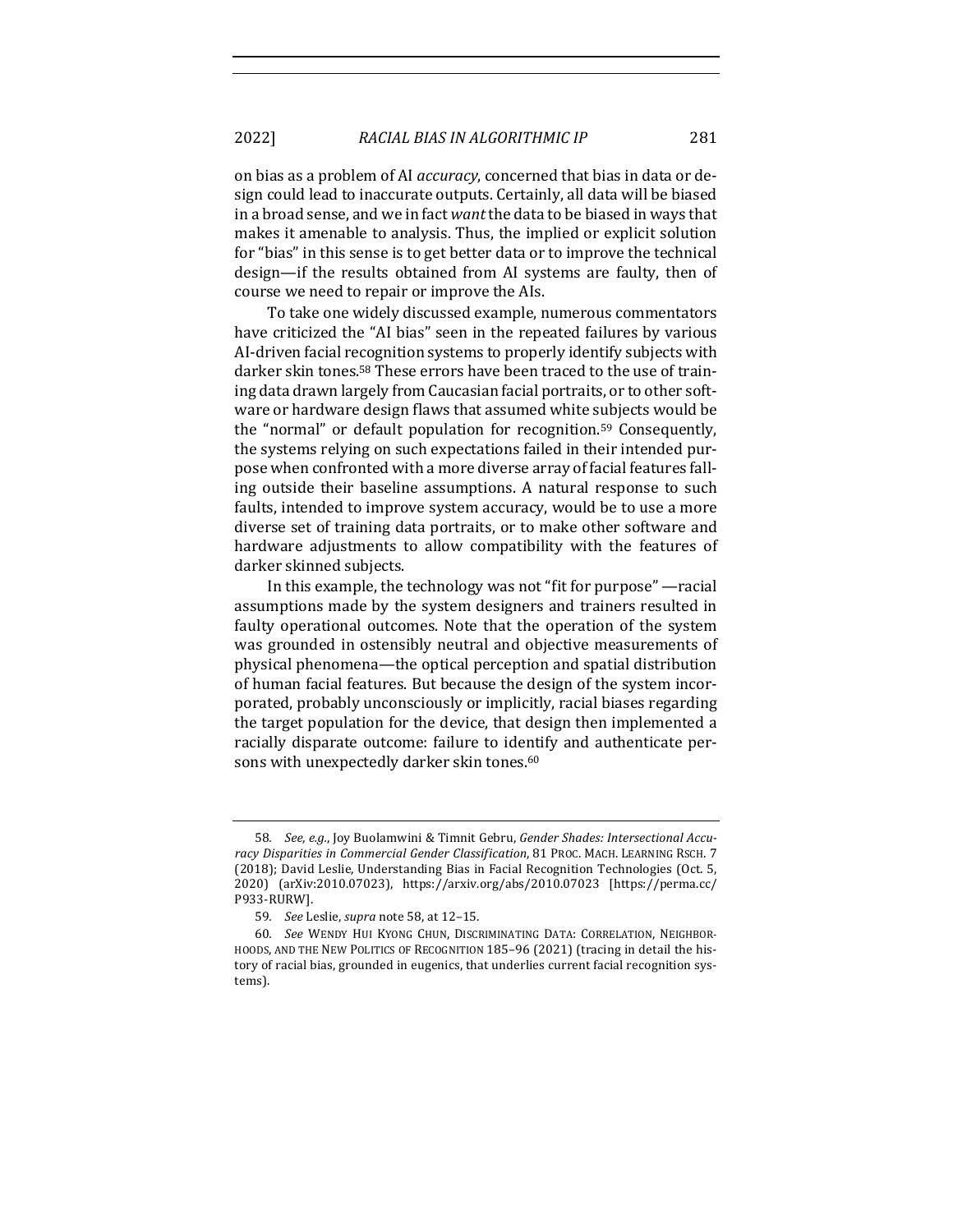The example therefore illustrates an additional dimension or corollary to Bowker's observation regarding the nonexistence of "raw" or unprocessed data, which is that all human artifacts incorporate and embody the values of their creators. This is not a novel or revolutionary observation, forming as it does the bedrock assumptions of fields such as archaeology or the humanities—that we can observe a sculpture, tool, or implement from another place or era and understand from its characteristics something of the thoughts, culture, and practices of those who created and used it. The same is true for more recent human implements; Ziploc storage bags, clothes hangers, and sport-utility vehicles all bear mute witness to the customs and values of our current civilization. And such qualities are as true of data as any other human artifact, meaning that data is quintessentially a human artifact. 

#### B. AI AND SOCIAL BIASES

This observation brings us to a different set of concerns, also denominated as "AI bias," which are found in discussions of the ethical and social dimensions of AI deployment. If artifacts reflect the values of their creators, then AI systems can be expected to harbor such embedded social values, some of which will inevitably be unpalatable or negative. The corpus of past activities from which we might train AIs to assess future metrics were developed in an environment marred by prejudice, and we should expect that they will incorporate and reflect such biases. Similarly, the corpus of past creative works from which we might train AIs to generate future works were developed in an environment marred by prejudice and will similarly carry the marks of their origins. The notions of value, popularity, and merit by which we judge creative and innovative works certainly incorporate similar prejudices. 

The implications of such value biases clearly constitute a set of concerns distinct from technical biases. Rather than being worried about technical *inaccuracy*, commentators addressing these separate issues tend to be concerned with social *inequity*—discriminatory effects or outcomes from algorithmic processes.<sup>61</sup> Thus, in the example above regarding defective facial recognition systems, we noted that technical biases resulted in technical error, but both the *source* of the

<sup>61.</sup> See Sandra Wachter, Brent Mittelstadt, & Chris Russell, *Bias Preservation in Machine Learning: The Legality of Fairness Metrics Under EU Non-Discrimination Law,* 123 W. VA. L. REV. 735 (2021) (distinguishing technical bias from social bias).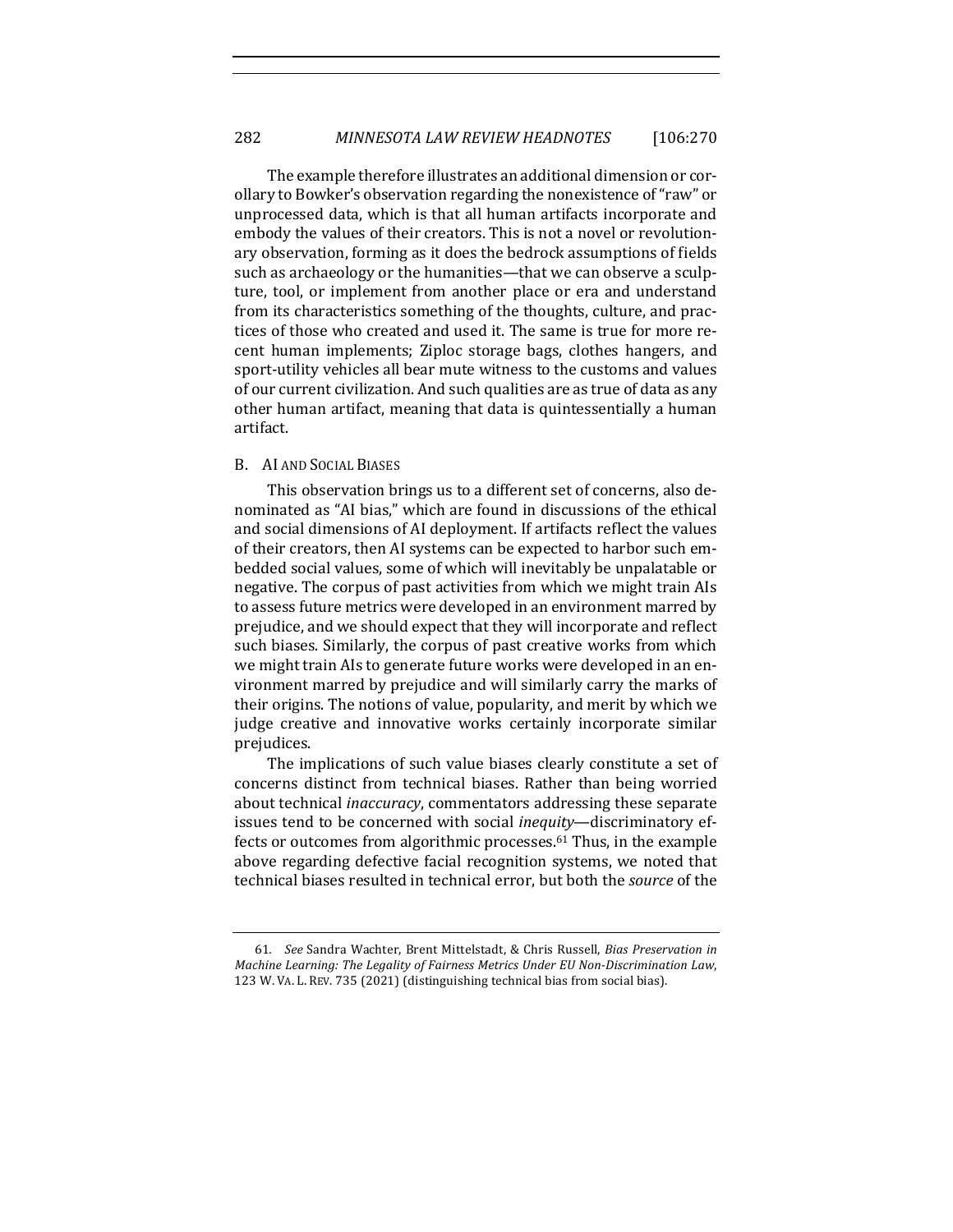technical biases and the *impact* of the technical error implicate something more than inaccuracy: the algorithmic implementation of social rather than technical bias.

Turning to the subject matter of intellectual property, and taking just one example among many, Hassine and Neeman have deplored the production of AI-generated "zombie art" from systems trained on the works of historical masters.<sup>62</sup> In the famous case of the "Next Rembrandt," where a novel painting in the style of Rembrandt was generated by an AI trained on Rembrandt's digitized paintings, they point out that the result displays none of Rembrandt's surprisingly progressive treatment of women and other subjects.<sup>63</sup> They argue that the AI's biased output resulted not only from the assumptions embedded in Rembrandt's work selected for training, but from choices made by the team that designed and implemented the project. $64$  We may expect that similar embedded biases will manifest themselves in the automated generation of novel music, texts, or other expressive works as AIs develop future products from the data patterns of past successes.

Similarly, the fundamental principles and doctrines by which we administer intellectual property rights, either via human or AI administration, are likely to incorporate discriminatory elements in unexpected and sometimes undetected ways. For example, the criteria for patentability—novelty, utility, and nonobviousness—have been shaped in an environment that we are coming to realize was infected with racial biases.<sup>65</sup> I have previously argued that such criteria display the marks of sexism; we should expect that under careful examination they will prove to be equally racist.<sup>66</sup> AIs trained on past racist or sexist outcomes will inevitably reproduce such outcomes, some of which may be immediately apparent, but many of which may not be  $-$  recall that we are only now beginning to admit and understand aspects of the social biases long embedded in our intellectual property systems.67

Note that in the example discussed above, of facial recognition software maladapted to certain racial or ethnic groups, the technical

<sup>62.</sup> Tsila Hassine & Ziv Neeman, *The Zombification of Art History: How AI Resur*rects Dead Masters, and Perpetuates Historical Biases, 11 J. SCI. & TECH. ARTS 28 (2019).

<sup>63</sup>*. Id*. at 31.

<sup>64</sup>*. Id*.

<sup>65</sup>*. See* Ghosh, *supra* note 26, at 493–94.

<sup>66.</sup> Dan L. Burk, *Diversity Levers*, 23 DUKE J. GENDER L. & POL'Y 25 (2015); *see also* Kahn, *supra* note 25 (examining racist assumptions in patent non-obviousness doctrine).

<sup>67</sup>*. See* discussion *supra* Part II.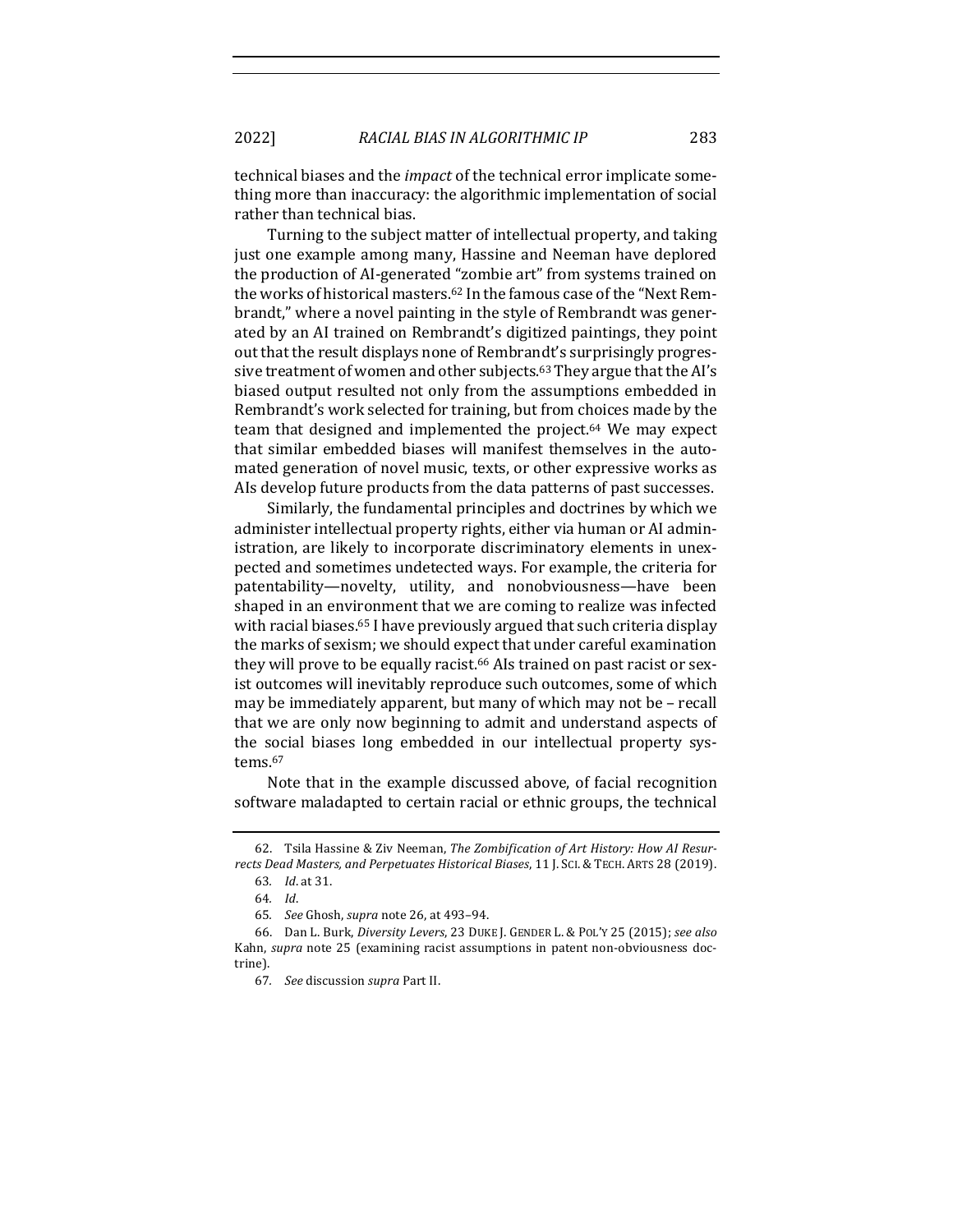bias is closely intertwined with socially constructed facts and assumptions—not merely the unstated assumption that "standard" or "normal" facial features analyzed by the system would be Caucasian, but also the assumption that facial features are a sufficiently stable and consistent set of metrics to constitute a viable means of authenticating identity. In one sense, the technical biases of the system might be addressed by getting better and more diverse training data—the inaccurate operation of the system could be "corrected" to address the operational failure in recognizing darker-skinned individuals. But this correction still assumes that facial recognition is a feasible and desirable method of identifying *any* individual, and that is a social assumption that, if incorrect or problematic, cannot be corrected with better data.

Similarly, the biases manifest in the example of the "Next Rembrandt" painting are to some degree technical biases—a biased output generated from skewed or non-representative samples. But such technical bias reflects deeper social assumptions underlying the selection of the data and the selection of the project itself. Such assumptions include the choice of the digitized training data, which was drawn entirely from Rembrandt's paintings of white men (Rembrandt's paintings are not devoid of women or persons of color that might have been used).<sup>68</sup> The project is laden with multiple other assumptions, such as the premise that Rembrandt is an artist whose work should be emulated, and, of course, the premise that algorithmically generating paintings in the style of deceased artists is a laudatory or worthwhile application of machine learning technology.

Thus, to some extent the two sets of concerns may overlap. Skewed or biased statistical sampling may well lead to socially objectionable outcomes. But statistically sound samples may equally well lead to socially objectionable outcomes, especially if the underlying trends or practices are socially biased but not statistically or technically biased. For that matter, it is not impossible that technically biased AI systems might accidentally result in socially equitable results, depending on the nature of the particular bias in the system. The two sets of problems are not unrelated, but they are distinct, and solving one problem will not necessarily solve the other—indeed, as difficult as the problems involved in solving technical inaccuracy may be, they pale in comparison to the difficulties, possibly intractable difficulties, involved in solving problems of social inequity.

<sup>68.</sup> *See* Hassine & Neeman, *supra* note 62.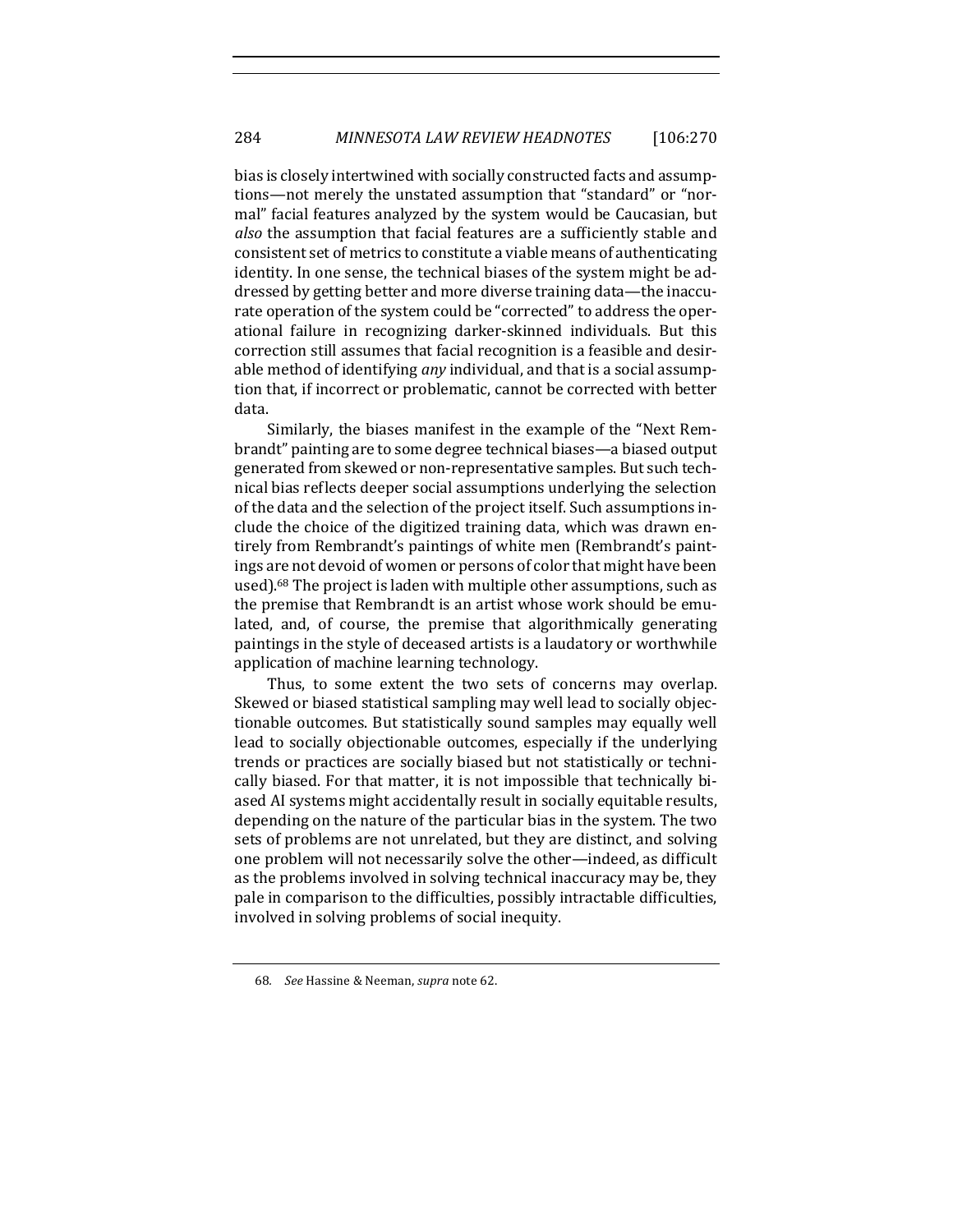#### C. DISPELLING THE ACCURACY FALLACY

We have established that technical and social biases in AI pose two separate sets of questions, even if they use the same term—bias to describe the respective problems. Nonetheless, these separate sets of concerns have tended to become muddled with one another in commentary oriented primarily toward one or the other. Critiques of social bias in algorithmic outcomes have in some cases seized on the *technical* literature dealing with bias to argue that algorithmic outcomes can or will suffer from *social* bias.<sup>69</sup> At the same time, technical literature addressing *statistical* or *design* biases often regards the resolution of such biases as solving the problem of *social* bias in AI systems.<sup>70</sup> The use of a common term contributes to mistakenly equating the two problems.

Some of the confusion in the algorithmic discussion surrounding social and technical bias stems from the conception of "accuracy" in different applications of machine learning. Accurate or inaccurate AI outputs are routinely, and mistakenly, equated with biased or unbiased AI outputs. Here it is important for us to distinguish between so*cial facts* and what I will call *natural* or *universal facts*. We accept that certain facts exist independent of whether humans observe them or are even aware of them—the speed of light in a vacuum, or the acceleration of a mass in earth's gravitational field will be constants no matter what humans think of them. There is perhaps a degree of social entanglement between these facts and human society, such as the units of measurement chosen, or even the choice to measure the phenomena at all. Some people may not accept such natural facts, or may not like them, but their existence, influence, and qualities are independent of human consideration or approval.

This is not the case with other sorts of facts, which have been called social facts, and which arise purely out of human association and society.<sup>71</sup> The fact that a piece of paper in my wallet, bearing an engraved portrait of Andrew Jackson, is worth twenty dollars is entirely dependent on human consideration and agreement.<sup>72</sup> There is

<sup>69.</sup> See, e.g., Sonia K. Katyal, Private Accountability in the Age of Artificial Intelligence, 66 UCLA L. REV. 54, 59 (2019) (characterizing algorithmic bias in terms of reliability versus error).

<sup>70.</sup> *See, e.g.*, Srinivasan & Uchino, *supra* note 54.

<sup>71.</sup> Emile Durkheim, *What Is a Social Fact?, in* THE RULES OF SOCIOLOGICAL METHOD AND SELECTED TEXTS ON SOCIOLOGY AND ITS METHOD 50, 59 (Steven Lukes ed., W.D. Halls trans., 1982).

<sup>72.</sup> JOHN R. SEARLE, THE CONSTRUCTION OF SOCIAL REALITY 189-90 (1995); Durkheim, *supra* note 71, at 59.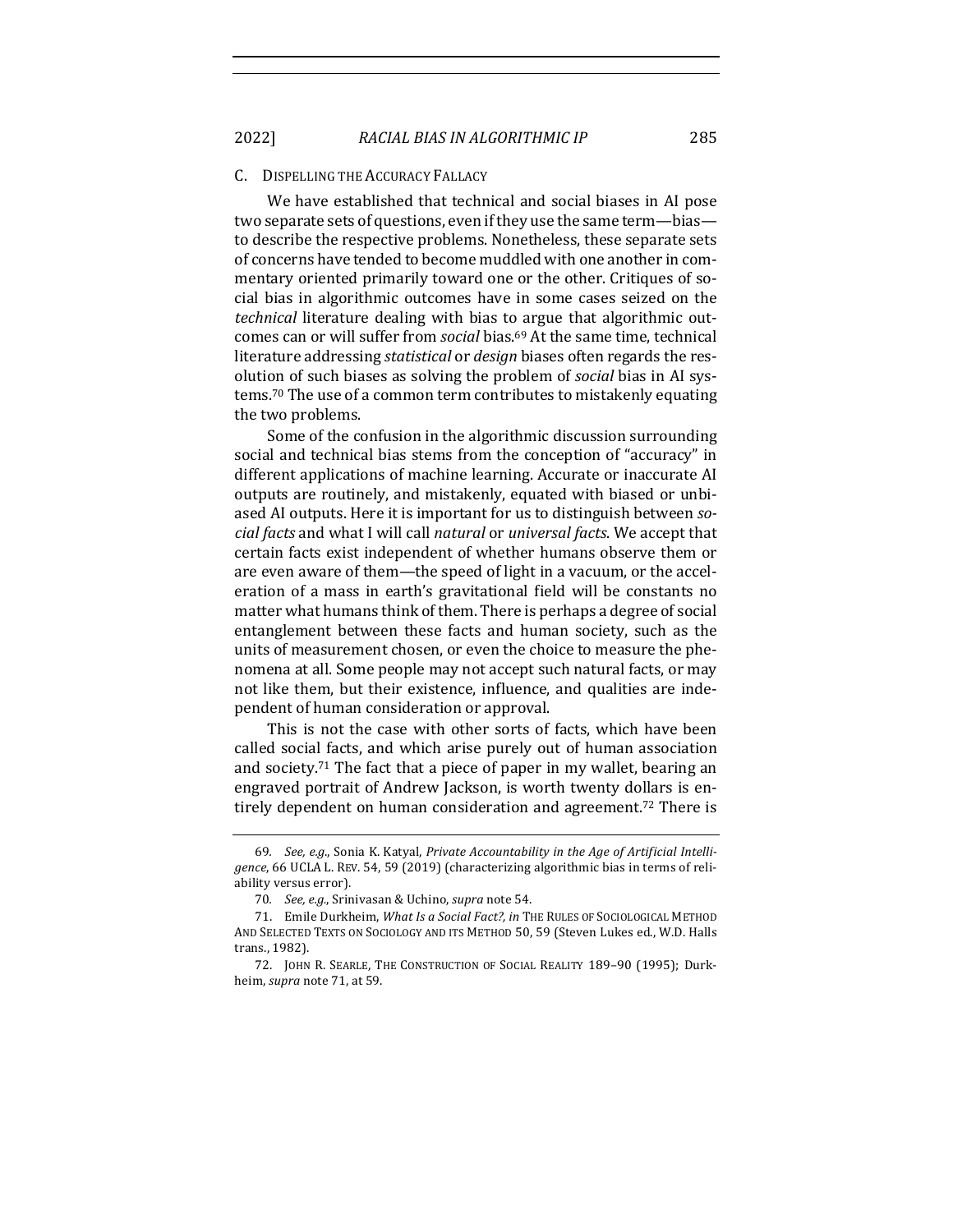no universal phenomenon outside of human society called a "dollar." The concept of the "dollar," the concept that it has value for exchange, and the concept that it is represented by a certain stylized piece of paper are all the product of human social constructs. Dollars and other social facts exist because of human agreement, and they can be changed by human agreement, or abolished entirely if humans decide not to accept them.

This distinction is crucial in distinguishing between different types of AI assessments or predictions: there is a fundamental error in considering AI assessments of natural facts in the same way as considering AI assessments of social facts. From a technical standpoint the tasks in each case may appear much the same; each constitutes statistical modeling of correlations in large data sets. Data formatting, handling, and analysis; statistical modeling; and system design might appear much the same for either. It may seem quite straightforward to apply AI tools to each. But there is a substantial leap from using AIs for analysis of natural facts to using AIs for analysis of social facts. In particular there is a substantial gap with regard to the idea of "accurate" outcomes. 

Using machine learning systems to trawl through large data sets in search of, say, astronomical evidence of black holes, or the presence of cancer cells in CT scans, is an exercise in searching for data profile of natural facts that have some independent existence. We expect that black holes, cancer cells, or other natural facts have a particular signature which, in relation to their characteristics, is either accurately perceived or not. The same is decidedly *not* true for assessments of social facts such as "substantial similarity" or "secondary meaning" or "patentable non-obviousness." These are entirely socially constructed facts like the concept of the "dollar." There is no question of measuring them accurately in regard to some independent baseline, because they are simply the product of social agreement and convention, and much like Gertrude Stein's Oakland, there is no there there.<sup>73</sup>

It may of course be that an AI system will be better or worse at assessing social constructs, in the sense of being more or less "accurate," at divining the occurrence of past constructions of social facts, based on the data that is available about that past practice. Depending on the design of the system, the data available, and the cooking of that data, a system may be more or less accurate in identifying what we have treated as "non-obvious" or "original" or "likely to confuse the ordinary observer" as those treatments are manifested in the records

<sup>73.</sup> GERTRUDE STEIN, EVERYBODY'S AUTOBIOGRAPHY 289 (1937).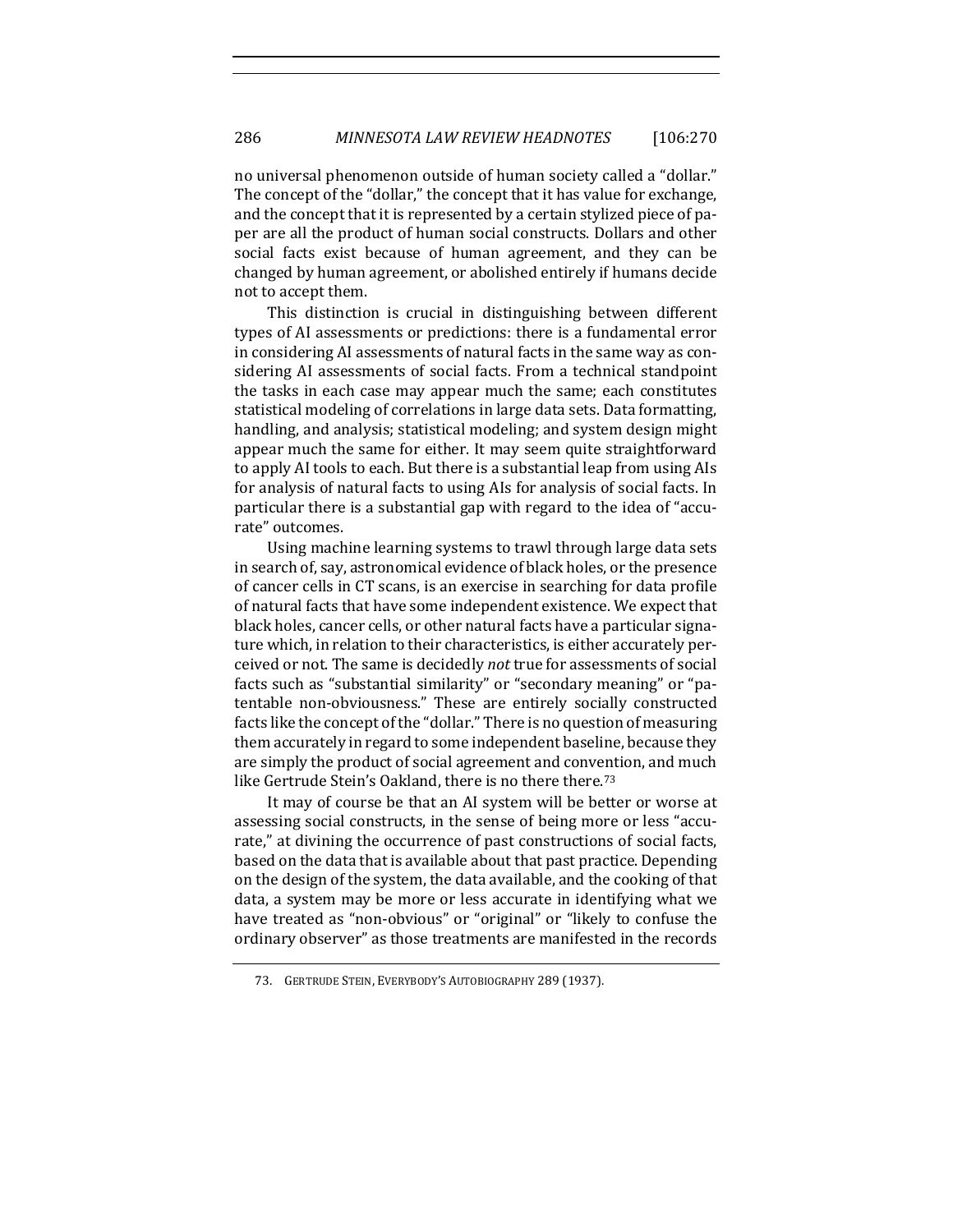of such decisions. But, unlike Plank's constant or terminal velocity, such social facts have no independent valence; they are entirely malleable, change over time, and need not be the same in the future as they have in the past. What is being measured in such cases is only the implicitly or explicitly agreed-upon meaning of a social practice, not a stable and durable quantity.

A common response to issues raised regarding AI bias is some version of the argument that AIs will be more "accurate" than humans at making certain assessments, or that AIs will improve over time as their designs are perfected.<sup>74</sup> These responses assume that there is some natural or universal baseline against which the output of the algorithm can be measured. This conflates the different types of bias I have identified above—statistical, technical, and social<sup>75</sup>—and assumes that the problem in biased AI assessments is that of inaccurate outcomes, so that what is needed is to address the problem is better data or better analytical design. But even if AI systems could be made entirely free from statistical and inappropriate technical biases, or more accurate than human decision making, this does not solve or even seriously engage the social bias question. The divergence between these concerns should be clear—the argument from technical inaccuracy is somewhat beside the point if the ultimate concern is social bias in the sense of racial discrimination or disparate impact on subordinated social groups.

Thus, to bring this back to an IP example, the socially agreedupon characteristic of patent "non-obviousness" is not a natural characteristic of some devices or technologies. It rather constitutes a policy lever that we have developed to overcome disincentives to technological development.<sup>76</sup> In the past we have typically defined it in a way that addresses epistemic or financial barriers to innovation.<sup>77</sup> But as I have argued elsewhere, there is no reason that it cannot be directed toward overcoming racial or gender classifications if those are posing

<sup>74.</sup> *See, e.g.*, Alex P. Miller, *Want Less Biased Decision? Use Algorithms*, HARV. Bus. REV. (July 26, 2018), https://hbr.org/2018/07/want-less-biased-decisions-use -algorithms [https://perma.cc/QRS4-UY5H] (asserting that algorithms "are less biased and more accurate than the humans they are replacing"); Stephanie Bornstein, Antidiscriminatory Algorithms, 70 ALA. L. REV. 519, 570 (2018) (asserting that algorithms can be designed to avoid biases).

<sup>75.</sup> See discussion supra Part III.

<sup>76.</sup> Dan L. Burk & Mark A. Lemley, *Policy Levers in Patent Law*, 79 VA. L. REV. 1575 (2003).

<sup>77.</sup> See Robert P. Merges, *Uncertainty and the Standard of Patentability*, 7 HIGH TECH. L.J. 1 (1992).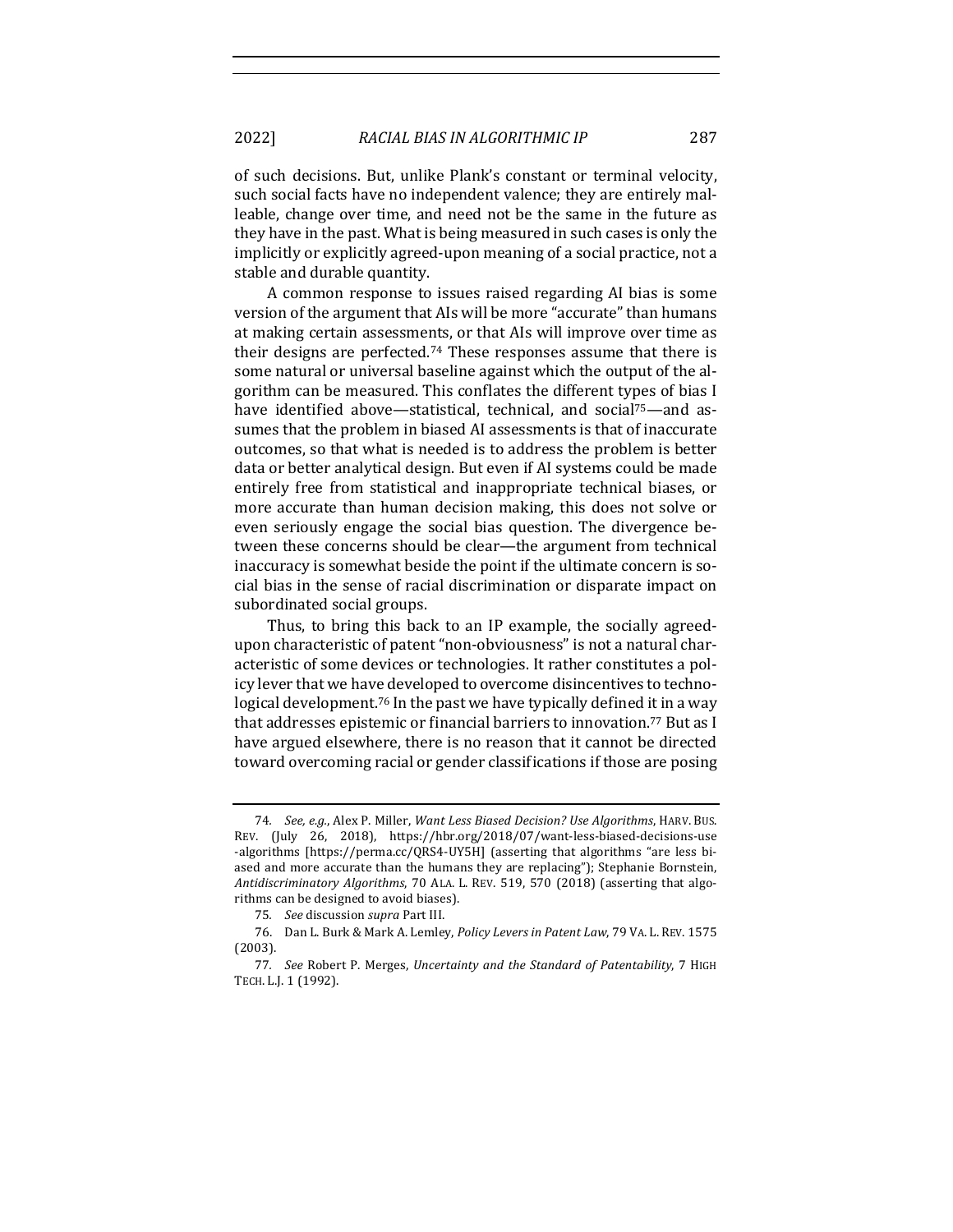288 *MINNESOTA LAW REVIEW HEADNOTES* [106:270

barriers to the "progress of the useful arts."78 In particular, if the past practices with regard to "non-obviousness" (or other patenting requirements) has been constructed in such as way so as to systematically exclude from the patent system certain groups of innovators or their distinctive style of innovation, then the characteristics of the past practice, no matter how accurately divined, cannot be used as the future construction of such terms if we wish the future to be more diverse and inclusive.

#### IV. ADDRESSING AI SOCIAL BIASES

Drawing on the larger pre-existent literature on AI biases, prior commentary identifying the problem of AI bias in IP has recommended a suite of curative measures, suggesting for example that algorithmic transparency or human oversight of AI decisions is needed to ameliorate racial biases that may creep into applications of AI to  $intellectual property$  administration.<sup>79</sup> These are the solutions routinely proposed to ameliorate concerns about AI bias in other settings. But such proposed remediations seem not merely inadequate to address the problems raised, but appear largely directed at the wrong set of problems altogether. They are, again, largely directed to the problem of algorithmic accuracy. If the process is transparent, then mistakes can be identified, and accuracy improved. If a human is reviewing the AI outputs, then anomalies that might go unrecognized by machine "intelligence" can be identified by human intelligence for investigation and correction.

Consider for example the recommendation of designing systems with a "human in the loop"; that is, incorporating a layer of review and approval of AI outputs by a human overseer.<sup>80</sup> Rather than automating the entire system, leaving the machine quite literally to its own devices, a human would be charged with examining the machine's output to identify and correct biased recommendations before they were implemented. But careful consideration of this approach reveals a number of potential defects as a solution for algorithmically perpetuated social bias. First, as a practical matter, the economic forces propelling us toward deployment of AIs disfavor the incorporation of "humans in the loop." Much of the appeal of AI is the ability to *remove* humans from the loop, replacing relatively expensive and slow human

<sup>78.</sup> Burk, *supra* note 66.

<sup>79.</sup> *See* Robinson, *supra* note 4, at 764, 768-69.

<sup>80</sup>*. Id.* at 768–69.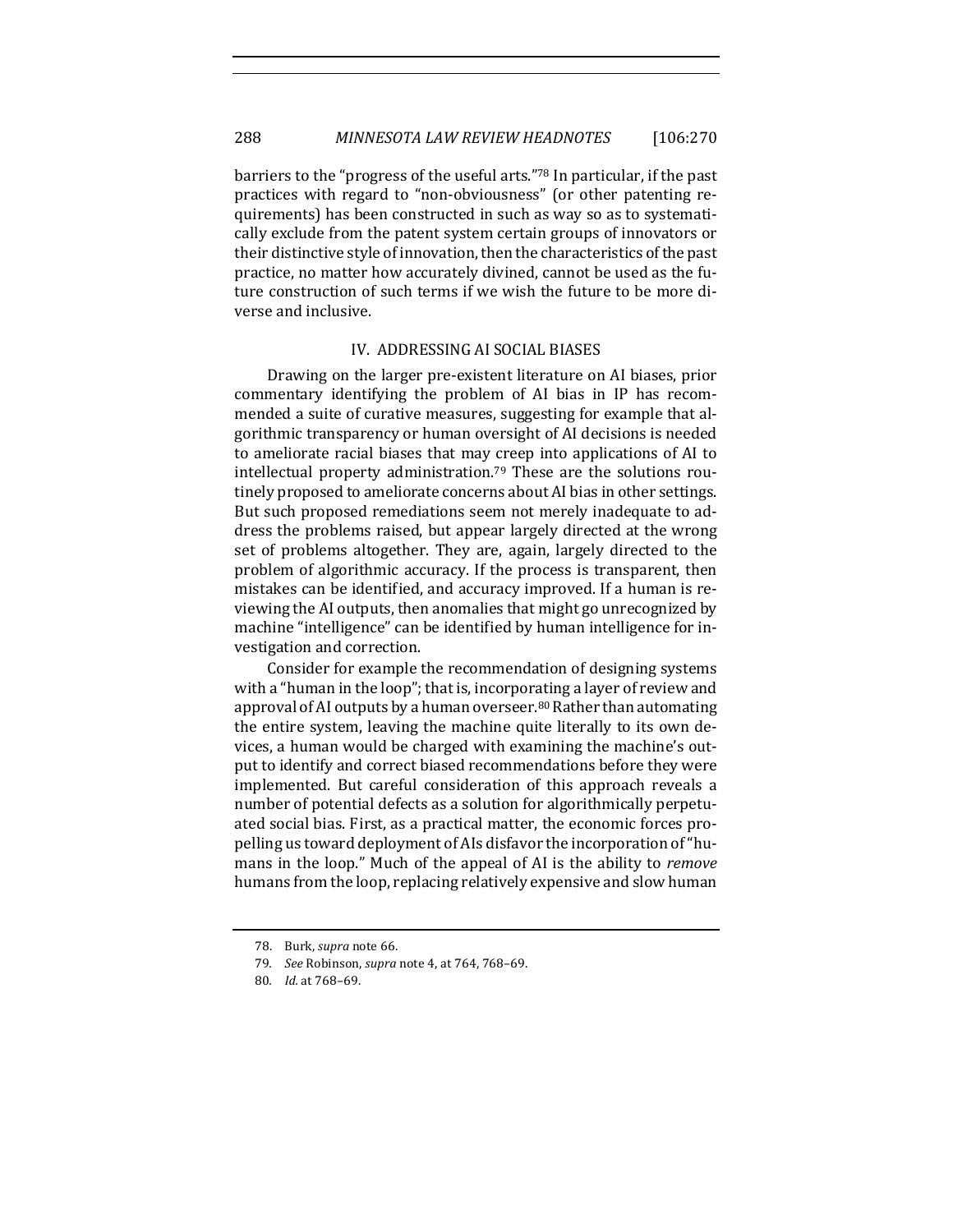2022] *RACIAL BIAS IN ALGORITHMIC IP* 289

work with faster and cheaper automated work.<sup>81</sup> Placing human review back into the process largely negates the advantages that make AI engagement attractive. Indeed, given that humans currently constitute the entire loop, it is unclear in many cases why we would bother with engaging AIs if the process requires human oversight—we already have plenty of humans in the loop, with whatever advantages or disadvantages that entails.<sup>82</sup>

There may of course be situations where partial automation would be attractive, using AIs to advise or to supplement human direction. But even in these cases, relying on human oversight to correct bias assumes that the human will recognize the algorithmic bias and will not introduce additional bias into the loop. Given that the current biases in the system result from human prejudice, witting or unwitting, neither is it clear that putting a human in the loop would solve the algorithmic bias problem—the algorithmic bias problem arises from data generated by the humans who currently *are* the loop.<sup>83</sup> The examiner who is drafted to watch for algorithmic bias is presumably the same examiner who currently, for whatever reason, is less likely to approve the patent application of a female or minority inventor. $84$ Assigning an examiner to oversee the algorithmic decision might prove corrective if we had unbiased examiners to do the job, but if we had unbiased examiners available, algorithmic bias would either be less of a problem, or not a problem at all. Thus the "human in the loop" solution seemingly re-introduces all the mistakes and delays of the current arrangement.

To illustrate the distinction, I adopt again a well-documented example from outside of intellectual property, the use of actuarial systems to predict recidivism for parole determinations.<sup>85</sup> One of the key factors that is used in predicting criminal recidivism in such systems

<sup>81.</sup> *See, e.g.*, Bernard Marr, The Economics of Artificial Intelligence—How Cheaper *Predictions Will Change the World*, FORBES (July 10, 2018), https://www.forbes.com/ sites/bernardmarr/2018/07/10/the-economics-of-artificial-intelligence-how -cheaper-predictions-will-change-the-world/?sh=55fcc5985a0d [https://perma.cc/ R5EJ-JQMM].

<sup>82</sup>*. Cf*. Dan L. Burk, *Algorithmic Fair Use,* 86 U. CHI. L. REV. 283, 300–01 (2019) (making this point in the context of automated fair use determinations).

<sup>83.</sup> See discussion supra Part III.B.

<sup>84.</sup> *See* Schuster et al., *supra* note 38.

<sup>85.</sup> *See* Jessica Eaglin, *Technologically Distorted Conceptions of Punishment*, 97 WASH. U. L. REV. 483 (2018).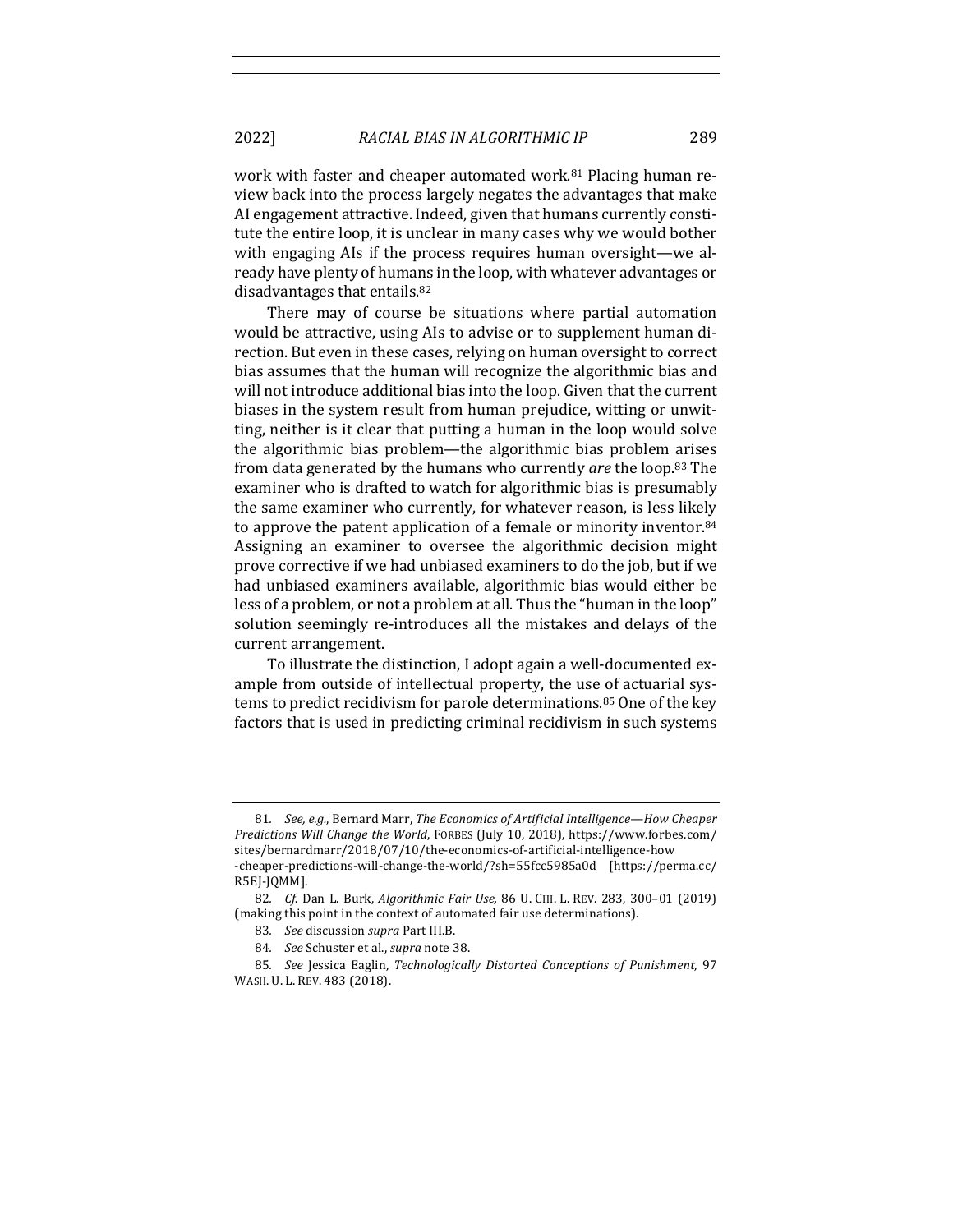is the subject's postal zip code.<sup>86</sup> Dwelling location is considered highly predictive of criminal arrest, arraignment, and conviction.<sup>87</sup> Sadly, it does not require the assistance of an AI to detect the correlative pattern that might emerge from zip code data: in the United States, housing location is closely aligned with poverty, poverty is closely correlated to race, and racial minorities—particularly young African American males—are disproportionately enmeshed in the criminal justice system. Connecting the dots among these factors leads to a depressingly predictable conclusion.<sup>88</sup> In effect, the algorithm engages in a form of redlining, relating criminal behavior to geographic location. 

For our purposes here, the take-away message from such predictions should be that algorithmic detection of these correlations is almost certainly not the result of any technical bias, although it demonstrates profound social and ethical bias. The prediction is not wrong in the sense of being inaccurate—to the extent that an actuarial system detects a correlation between zip codes and criminal behavior, the machine is not mistaken. Quite to the contrary, the problem that should concern us is that the correlation *is* quite accurate. Our concern should not be whether the predictive system is well designed, or whether the data is skewed by selective sampling or some other statistical impropriety. We instead need to question why the correlation exists and why it is permitted to persist. Critiquing its accuracy is the wrong critique.

Stated differently, in terms of a common concern over predictive analytics, the argument from technical accuracy might cause us to fret over whether the algorithm can identify persons living within the zip code who might not be inclined to recidivism—over whether the correlation is imprecise such that it sweeps into its ambit particular cases for which the correlation does not hold. That is of course always a problem with actuarial predictions, that not every data point fits the curve. But while we should not be unconcerned about such errors,

<sup>86.</sup> *See, e.g.*, Nancy Ritter, *Predicting Recidivism Risk: New Tool in Philadelphia Shows Great Promise, NIJ JOURNAL 4, 6 (February 2013)* (discussing incorporation of zip codes into predictive analytics as among the strongest predictors for recidivism).

<sup>87.</sup> *See, e.g.*, Richard Berk, *The Role of Race in Forecasts of Violent Crime*, 1 RACE SOC. PROB. 231, 237 (2009) (showing strong statistical correlation between zip code and recidivism); Charis E. Kubrin & Eric A. Stewart, *Predicting Who Reoffends: The Ne*glected Role of Neighborhood Context in Recidivism Studies, 44 CRIMINOLOGY 165 (2006) (finding strong correlations between criminal recidivism and parole to "disadvantaged" neighborhoods).

<sup>88.</sup> *See* Berk, *supra* note 87 at 232 ("In locales with substantial residential segregation, knowing the zip code is virtually the same as knowing an individual's race.").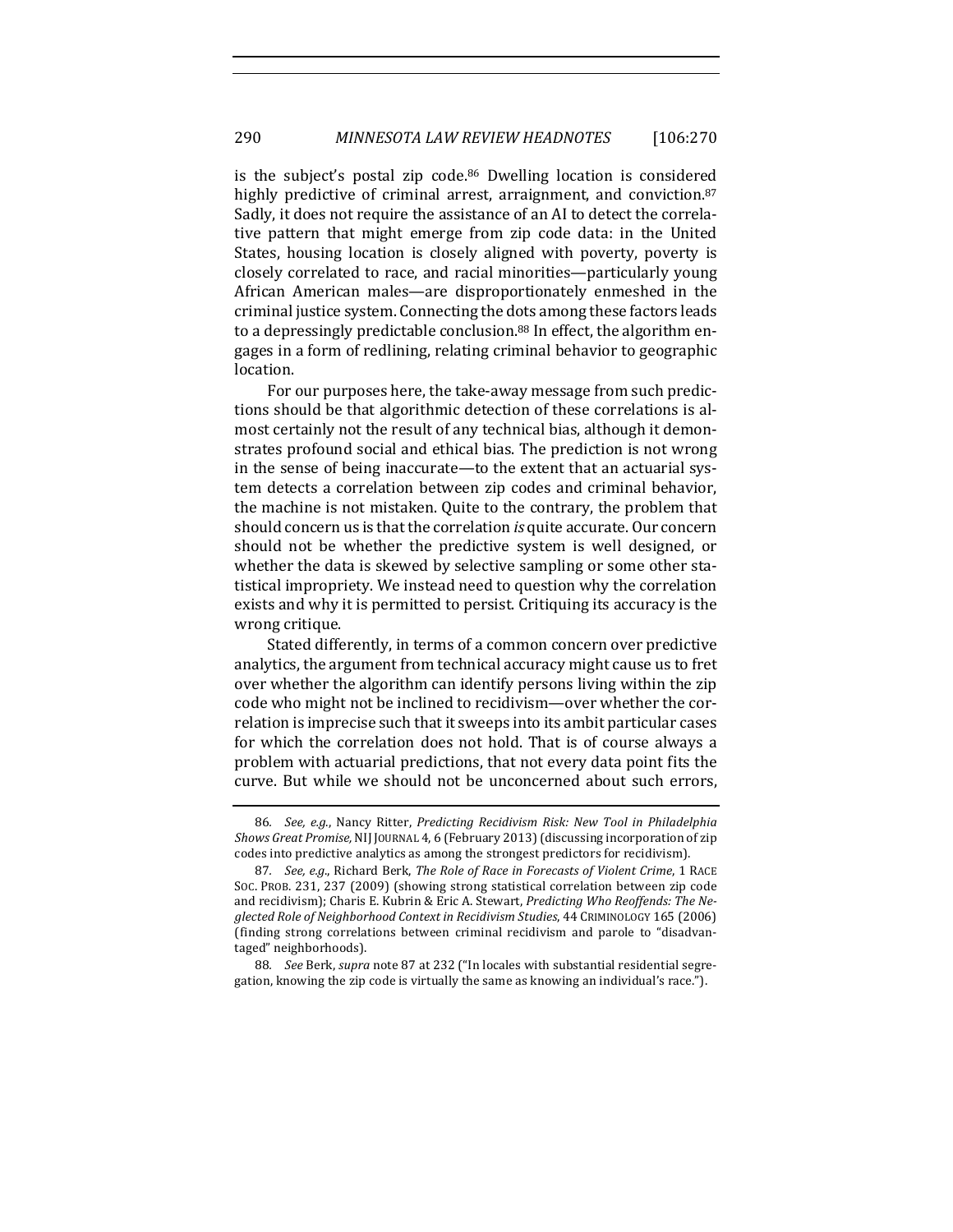2022] *RACIAL BIAS IN ALGORITHMIC IP* 291

they overlook to a substantial degree the glaring problem inherent in the prediction's accuracy. We need to ask as an initial matter why any point *does* fit the derived curve, and why we are using the actuarial prediction at all. Our concern in deploying such algorithms should be why zip code is a substantial predictor of criminal arrest in the first place, and why we tolerate the conditions that make it so.

If we are concerned about building systems that are increasingly accurate in identification of criminal recidivism, in our current social setting we are in effect worrying about building systems that are increasingly adept at racial profiling—our current situation is that the trifecta of race, poverty and crime are closely tied together. The predictive algorithm in this instance is attuned to factors, such as race, that have become embedded in the concepts it was deployed to assess. This is an ugly and unfortunate truth to confront, but geography and its racial correlatives are part of the definition that we have constructed of "recidivism" and "crime" in the United States.

Moving from existing literature on actuarial criminal justice to the emerging discussion on actuarial intellectual property, we should be able to discern a similar set of potential concerns. If, let us say, the AI patent examiner, or the AI-assisted human patent examiner, illegitimately identifies illegitimate characteristics in an application and relies on them to require rejection or claim narrowing, that should not surprise us—we know that such implicit bias is already present in the patent system.<sup>89</sup> Those past practices unquestionably inform any data we might use to train future AI examination tools. Neither are those analytics biased in the technical sense of being inaccurate. Like the correlation between zip code and crime, they may very well be entirely accurate in the sense of predicting what we have in fact come to expect for patentability—because our concept of patentability has come to include such bias.<sup>90</sup> We would reject such outcomes not because the AI has inaccurately assessed our practices, but rather because we dislike the image we see in the mirror AI holds up to our practices.

To be certain, there is an ongoing discussion and a literature on "debiasing" data for AI analysis, for example looking for gender stereotypes in texts and attempting to substitute or correct for gender neutral language.<sup>91</sup> Such attempts assume that the corrections and tweaks

<sup>89.</sup> See discussion supra Part II.

<sup>90.</sup> *See* Shuster et al., *supra* note 38, at 317-18.

<sup>91.</sup> *See, e.g.*, Tolga Bolukbasi, Kai-Wei Chang, James Y Zou, Venkatesh Saligrama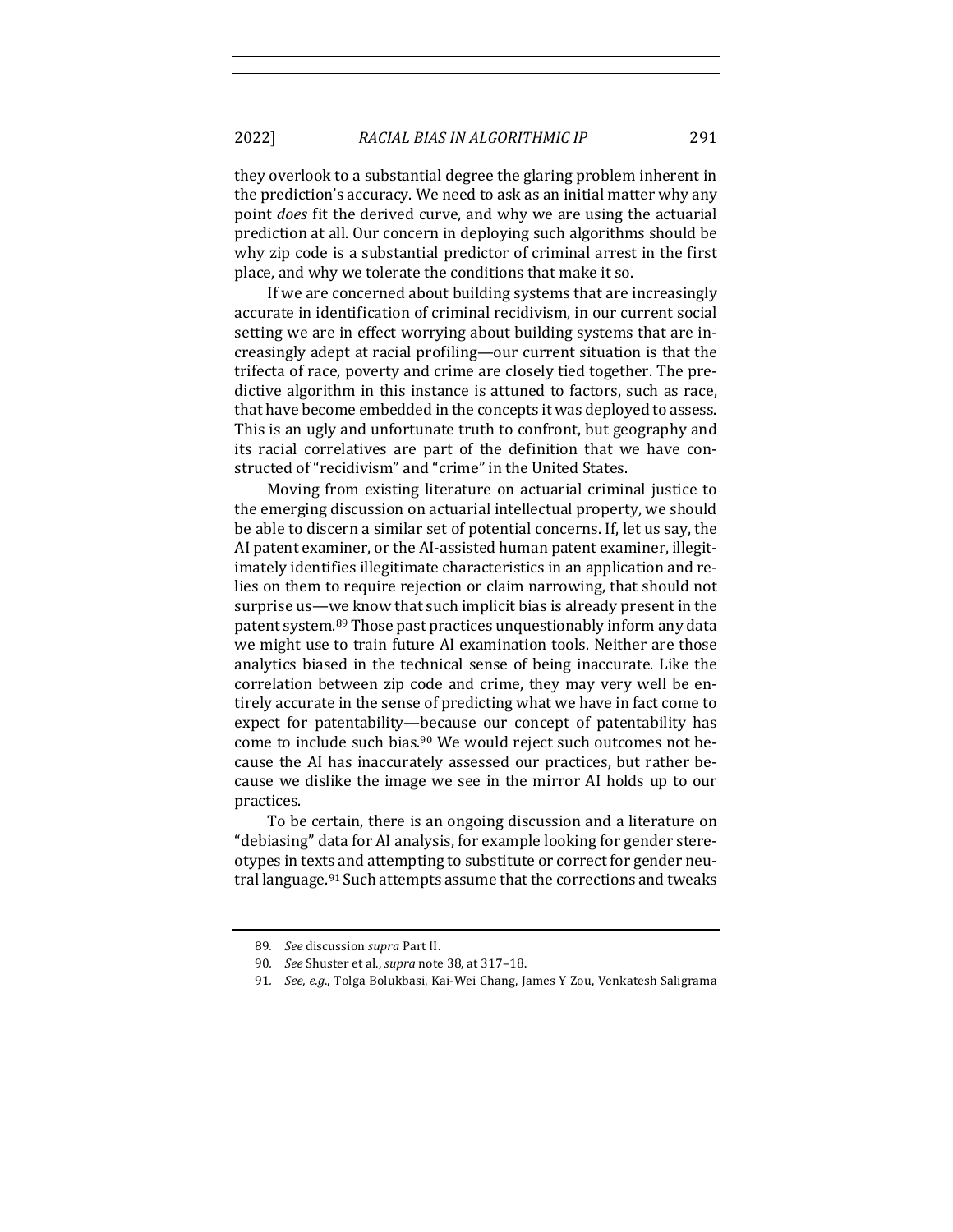needed to debias the data are discrete and discernable, which they may not be. They concomitantly assume that we know what an "unbiased" baseline against which to evaluate the existing data would look like. At their core, they naively assume that data and the processes within which it is gathered, evaluated, and analyzed can be somehow isolated from the broader sociotechnical networks in which they are situated. But such attempts to clean up the data do not (and indeed cannot) address the social system in which the system is embedded.

Where IP is concerned, we might, for example, try to identify clues in patent applications that indicate race or gender, and attempt to remove or correct such clues from consideration by an AI examination system. But if our concept of, say, "nonobviousness" is in part defined by past racial prejudice that has become inherent in the patentability standard, applications that diverge from that standard will be still excluded, just as they have been in the past, whether or not they include overt markers of disadvantage. The immanence of reiterated social bias is simply implicit in the project of predicting or recommending future action based on correlations to past social behaviors. The analytic product of data garnered from social activity that incorporates structural inequalities must inevitably itself bear the hallmarks of such inequality.

#### V. DISTINGUISHING AI BIAS

This analysis brings to the fore a suggestion made by Anupam Chander: that concerns about AI bias, or discrimination arising from machine learning, are to some extent superfluous and a distraction.<sup>92</sup> Chander suggests that vetting the origins of discriminatory practices is less important than correcting their discriminatory effects-the problem we face is improper biases and discrimination; the source is somewhat beside the point. $93$  We currently have unacceptable racial biases in our intellectual property systems; implementation of AI systems threatens to perpetuate such bias. Whether the bias comes from human or machine, or machines mimicking the more unsavory aspects of human society, we can more easily recognize biased outcomes than biased inputs. In order to eliminate racial disparity, whether it

<sup>&</sup>amp; Adam T Kalai, *Man Is to Computer Programmer as Woman Is to Homemaker? Debi*asing Word Embeddings, in ADVANCES IN NEURAL INFORMATION PROCESSING SYSTEMS 4356 (2016).

<sup>92.</sup> Anupam Chander, *The Racist Algorithm?*, 115 MICH. L. REV. 1023, 1039-41 (2017) (advocating algorithmic "affirmative action" to cure discriminatory AI outcomes).

<sup>93.</sup> *Id.* at 1024-25.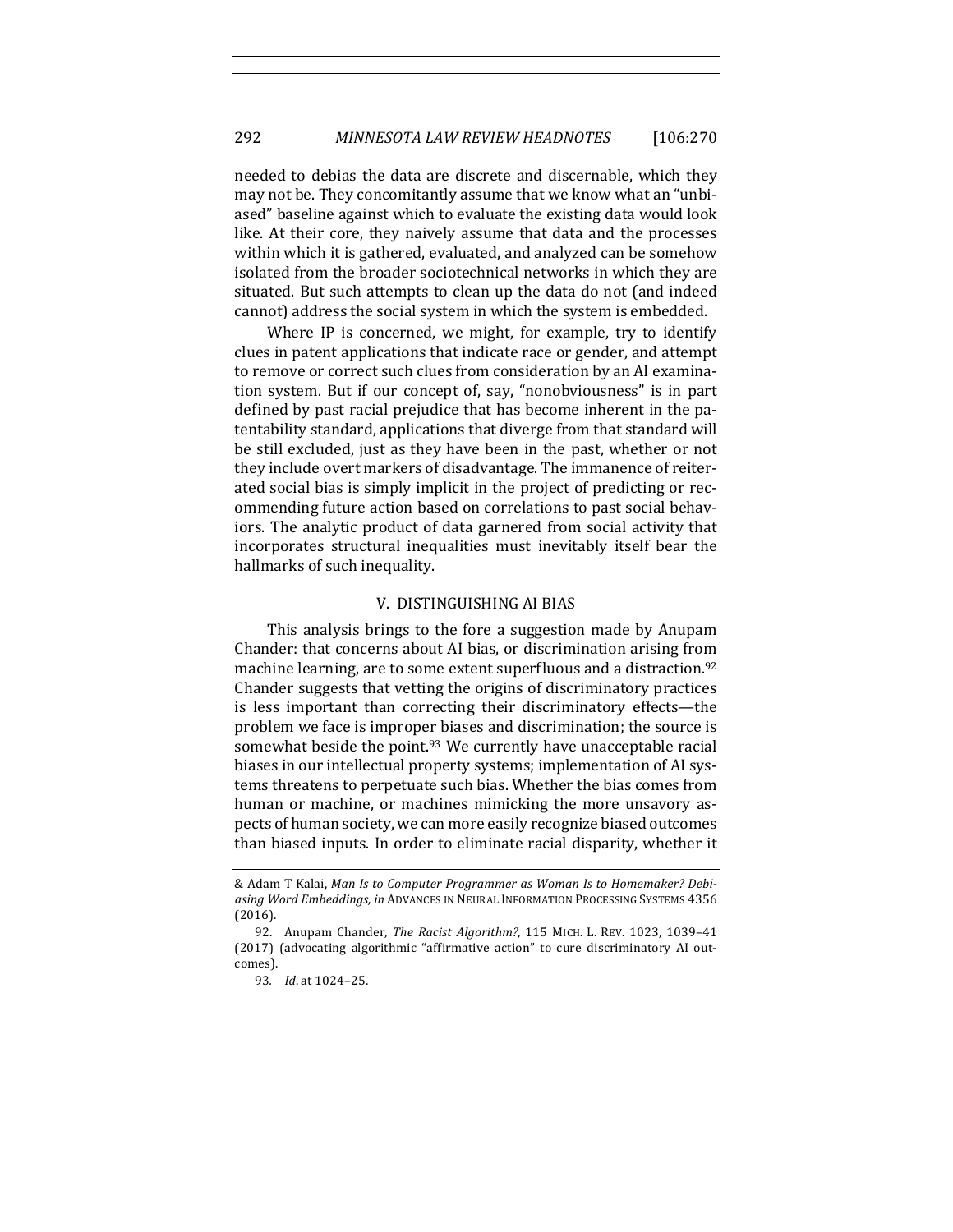2022] *RACIAL BIAS IN ALGORITHMIC IP* 293

comes from a human or from a machine trained on the previous actions of humans, the solution is to identify disparate outcomes and correct them, no matter where the disparity originates. Chander's approach would shift the focus to discriminatory or disparate outcomes in IP systems, rather than fretting over the origins of such outcomes.<sup>94</sup> We would correct biased AI results as we would correct those that are becoming apparent in the current system.<sup>95</sup>

This suggestion seems at first blush eminently sensible, particularly given the longstanding and intractable nature of biased and disparate outcomes in our social institutions. It sidesteps the sticky problems of AI opacity and implicit bias to focus on solutions rather than on diagnosis. But on closer consideration, this approach can be sensible only to the degree that we believe that human-implemented biases are the equivalent of machine-implemented biases. If one sort of biased outcome is identical to the other, then we can perhaps solve them both in the same way. But if to the contrary the biased product of AI analysis differs in some substantial respect from our usual human biases, then treating all biases the same simply will not do. In particular, if we have reason to suspect that machine-driven discrimination may be more virulent or persistent than human-driven discrimination, then we will need to draw distinctions between our responses to each. If bias originating in or perpetuated through AI systems is somehow different, or potentially more problematic, then it may call for different or more drastic solutions than those we might deploy against existing biases endemic to intellectual property.

I suggest that algorithmic bias does diverge from direct human bias in at least two aspects that make a difference in how we can and should deal with inappropriate outcomes from AI systems. The first of these is the illusion of objectivity that surrounds algorithmic systems.<sup>96</sup> Humans are well-versed in assessing the actions of their fellow humans, and are accustomed to scrutinizing such actions for bias, favoritism, or normative lapses. However, humans are far less adept at assessing the outcomes of algorithmic determinations, imputing to them a degree of objectivity and neutrality that they would typically

<sup>94</sup>*. Id*. at 1039.

<sup>95.</sup> *See, e.g., id.* at 1043.

<sup>96.</sup> Tarleton Gillespie, *The Relevance of Algorithms*, *in* MEDIA TECHNOLOGIES: ESSAYS ON COMMUNICATION, MATERIALITY, AND SOCIETY 167, 179 (Tarleton Gillespie, Pablo J. Boczkowski & Kirsten A. Foot eds., 2014).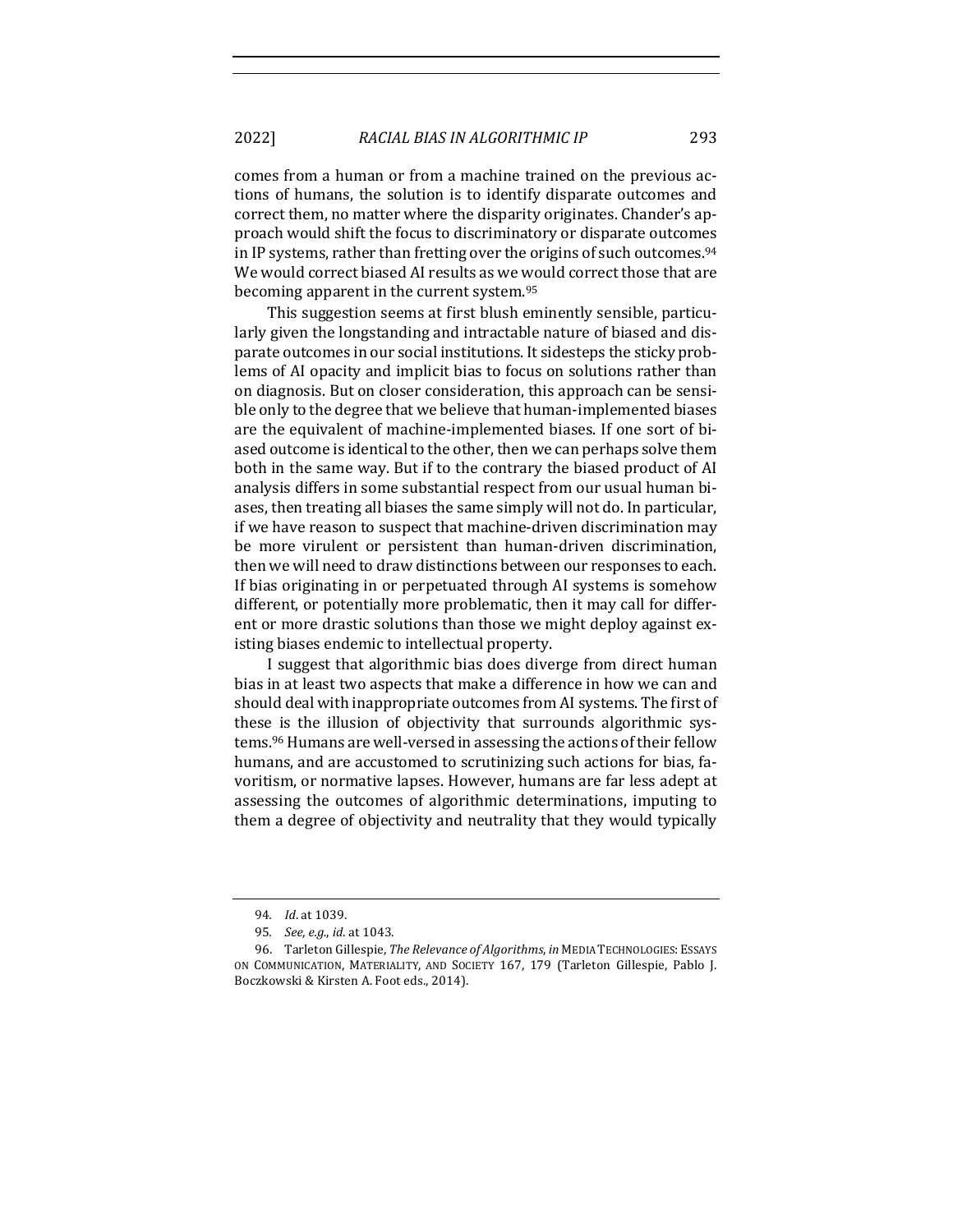not assign to similar determinations by a person.<sup>97</sup> Fostering this human tendency works in the interests of purveyors of such systems, who may frame algorithmic systems in terms of objectivity in order to advance their own agendas—perhaps simply to sell more machine learning systems, or perhaps to quell dissent against advantageous outcomes from such systems.<sup>98</sup>

But whether or not it is advanced with ulterior motives, such framing plays into a broader tendency to assume that AIs will be more objective than humans, or at least that they may be more objective than humans if only the machines are properly designed and deployed. The illusion of AI objectivity draws upon characterizations of AI systems in which human participation, manipulation, and operation is placed outside the frame of consideration, making the devices appear to be "autonomous" in a misleadingly strong sense of that term.<sup>99</sup> We blithely talk for example of deploying "autonomous vehicle systems," as if the vehicle will be somehow imbued with the gift of selfdetermination to function free of human input. In fact, what we mean is that it will be free of human control in the very limited sense that a human will not be directly steering the course of the vehicle. But the label of "autonomy" tends to obscure the legions of humans who will be designing, manufacturing, deploying, maintaining, repairing, fueling, and otherwise supervising such vehicles. Similarly, when the ubiquitous human interventions in other AI systems, such as predictive analytics, are likewise obscured, the output of such analytics appears deceptively free from human control or manipulation, leading to unwarranted deference to such outputs.

Additionally, illusory AI objectivity is also heightened when the output or input to such systems is numerical. Humans have a strong propensity toward unwarranted deference to numerical systems generally; numbers appear authoritative and objective and are accorded a degree of influence that the same output or conclusion expressed in another language—say, English—would not be granted.<sup>100</sup> Once

<sup>97.</sup> Jaap J. Dijkstra, Wimm B.G. Liebrand & Ellen Timminga, *Persuasiveness of Expert Systems*, 17 BEHAV. & INFO. TECH. 155 (1988). Human judgment is a complex process; in general people appear to view their own decisions as superior to those of algorithms, but algorithmic decisions to those of *other humans*. Jennifer M. Logg, Julia A. Minson & Don A. Moore, *Algorithm Appreciation: People Prefer Algorithmic to Human Judgment*, 151 ORG. BEH. & HUM. DECISION PROCESSES 90, 94 (2019).

<sup>98.</sup> Gillespie, *supra* note 96.

<sup>99</sup>*. See* Burk, *supra* note 5, at 318–19.

<sup>100.</sup> See danah boyd & Kate Crawford, Critical Questions for Big Data: Provocations for a Cultural, Technological, and Scholarly Phenomenon, 15 INFO. COMM. & SOC'Y 662 (2012).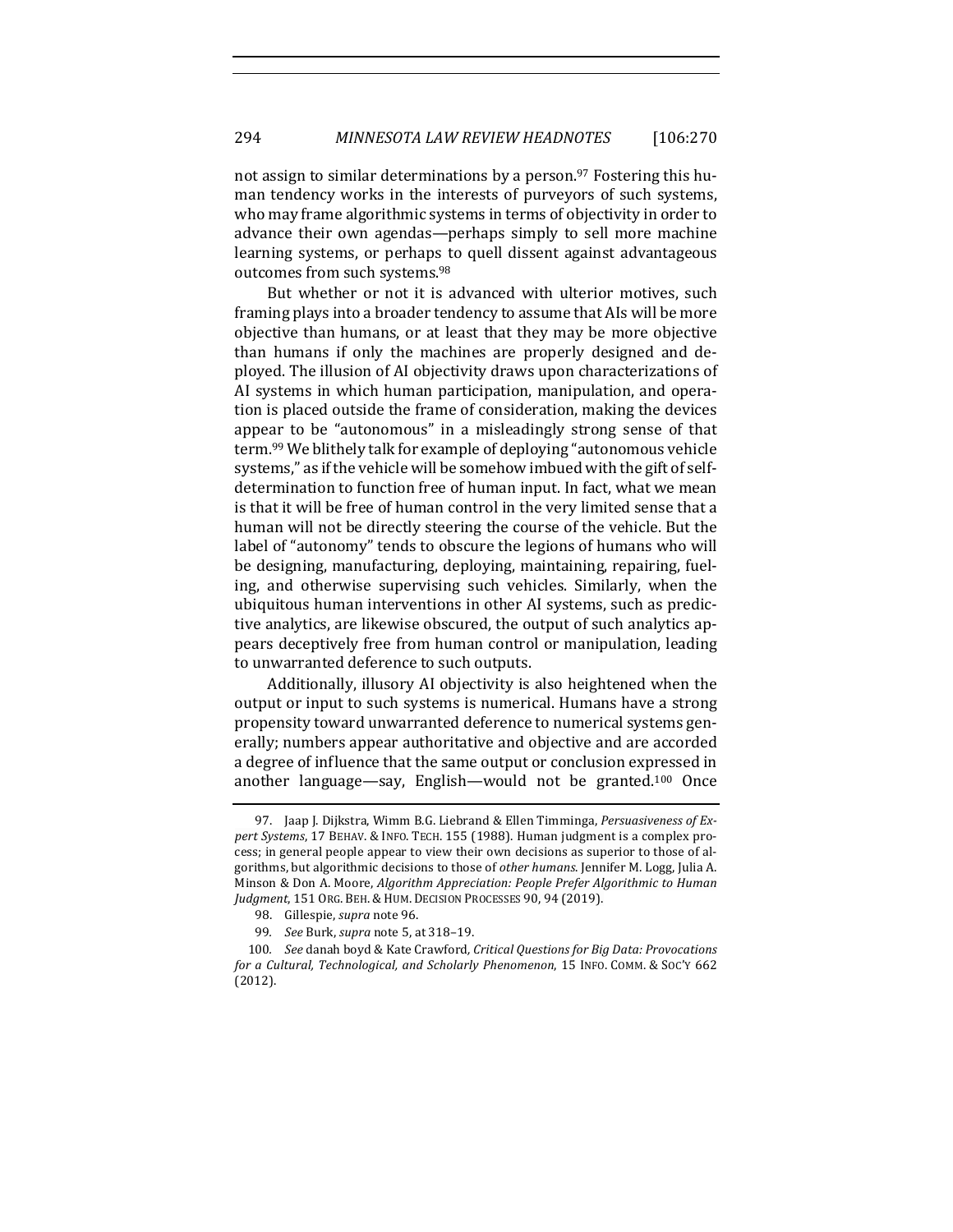again, this attribution of authority occurs in large part due to the framing of numbers without human context.<sup>101</sup> Numerical expressions appear to stand alone, lacking the relational connections that in another linguistic expression might trigger scrutiny, skepticism, or distinction.<sup>102</sup> Numbers are consequently perceived as unbiased and immanently meaningful. Many accept, as might be colloquially said, that "the numbers speak for themselves."

Of course, numbers do no such thing; no numerical expression exists in a cultural or social vacuum.<sup>103</sup> To assume that they "speak for themselves" is simply to ignore the context in which they are selected, devised, and deployed.<sup>104</sup> Far from standing on their own, numerical expressions are deeply value-laden, just as we have observed the AI systems that generate numerical outputs must inevitably be.<sup>105</sup> But the tendency to treat each of these as objectively abstract covers a multitude of biases that might be immediately detected and challenged if coming from a direct human source. Consequently, we may expect that biases emanating from AI systems will be less likely to be challenged, more likely to be excused, and more likely to be accepted, than the types of discrimination we currently experience.

When contemplating the distinctions between human biases and AI biases, such ill-placed confidence in AI objectivity would by itself be cause for heightened concern. But it is accompanied by additional distinctions from the sorts of bias that humans and human institutions are accustomed to addressing. I suggest that a second and related distinction between the bias entailed in familiar human activity and that entailed in AI systems is the degree of *performativity* associated with the latter.<sup>106</sup> The type of actuarial systems entailed in AI technology

<sup>101.</sup> Marion Fourcade & Kieran Healy, *Categories All the Way Down*, 42 HIST. Soc. RSCH. 286, 292-93 (2017).

<sup>102.</sup> *See* THEODORE M. PORTER, TRUST IN NUMBERS: THE PURSUIT OF OBJECTIVITY IN SCI-ENCE AND PUBLIC LIFE (1995).

<sup>103.</sup> *See* boyd & Crawford, *supra* note 100, at 667 ("Claims to [numerical] objectivity are necessarily made by subjects and are based on subjective observations and choices.").

<sup>104</sup>*. See* Ifeoma Ajunwa, *The Paradox of Automation as Anti-Bias Intervention*, 41 CARDOZO L. REV. 1671, 1685-86 (2020) (debunking the AI trope that "numbers speak for themselves").

<sup>105.</sup> *See* Elish & boyd, *supra* note 6, at 69-70 (describing the epistemic construction of AI data models).

<sup>106.</sup> See Irene Rafenell, Durkheim and the Performative Model: Reconfiguring Social *Objectivity, in* SOCIOLOGICAL OBJECTS: THE RECONFIGURATION OF SOCIAL THEORY 59, 62–66 (Geoff Cooper, Andrew King & Ruth Rettie eds., 2009) (tracing the development of performativity theories).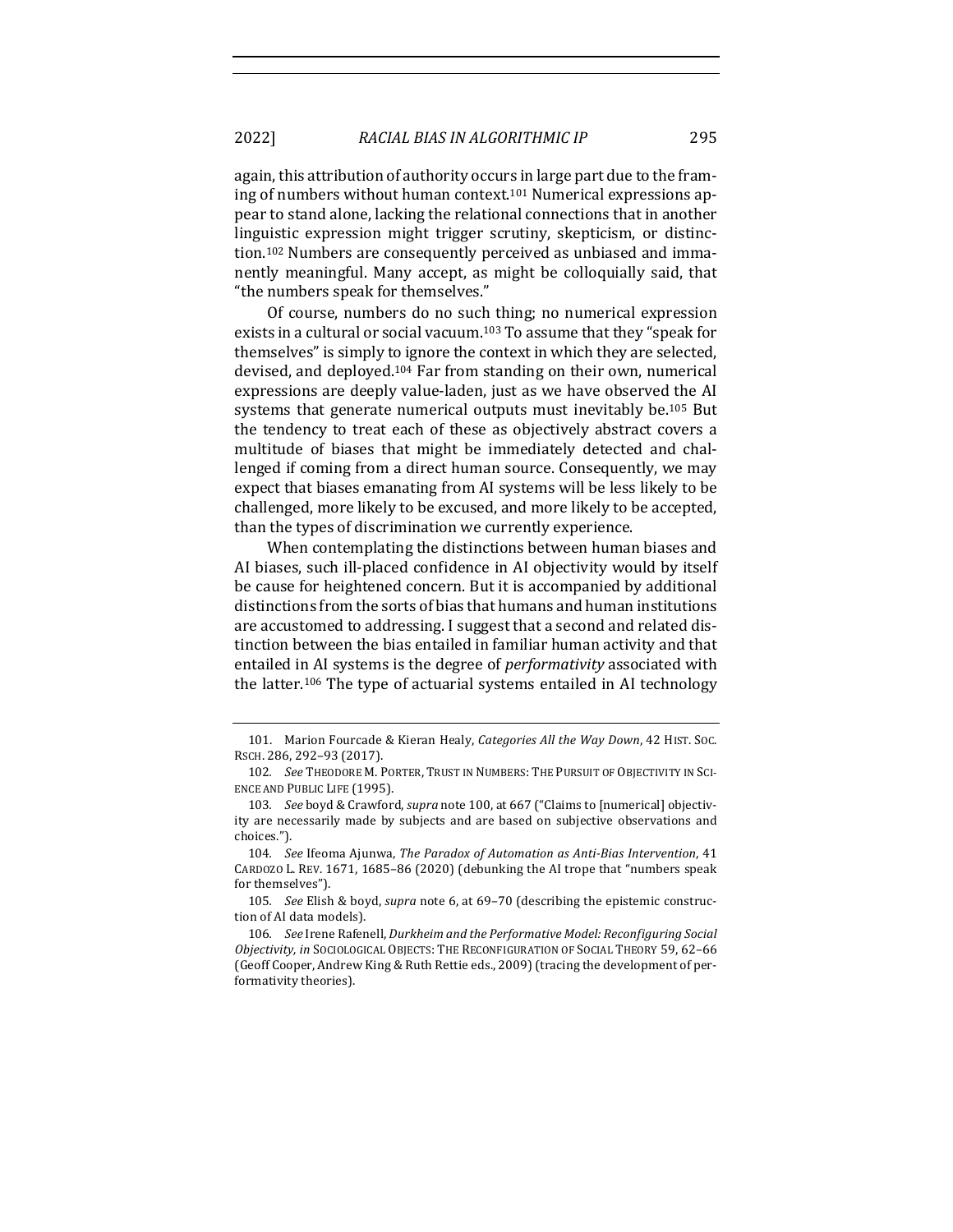have consistently been observed to be socially performative, which for our purposes here I will define as *creating their own social facts* and enacting what they assume.<sup>107</sup> In particular, we should be concerned that AI systems will enact whatever social biases are entailed in their operational design and analytical subject matter.<sup>108</sup>

In explaining how and why this concern arises, I return to the differing classes of use for machine learning systems when applied to the analysis of data encompassing different types of facts. Above we distinguished natural or universal facts from social facts, the former having independent existence apart from human contemplation, and the latter being the product of human social agreement.<sup>109</sup> Unlike determined natural facts, social facts are dynamic, malleable, and most importantly, open to alteration by the very process of analysis. Because social facts are constituted entirely from human agreement, and algorithmic analysis may well alter that agreement, such analysis may substantially change the construction of the facts under consideration. We do not expect cancer cells or black holes to alter their behavior, or otherwise react to contemplation in actuarial models. But human subjects and institutions decidedly do alter their character from such scrutiny, and in particular will tend to adopt whatever assumptions are built into the instrument of scrutiny.

Taking once again a well-studied example from outside of intellectual property law, we can illustrate this type of performativity in so-called "predictive policing," where AI analytics are used to determine the likely location of crimes so that police resources can be deployed to that location in advance.<sup>110</sup> Predictions are developed on the basis of past criminal activity, identifying "hot spots" where crime has previously been reported.<sup>111</sup> Such predictions are therefore highly dependent on the quality and nature of the reporting.<sup>112</sup> Perhaps not surprisingly, reports of crime go up for locations where there are numerous police, since there are police there to observe and report such

<sup>107.</sup> Dan L. Burk, *Algorithmic Legal Metrics*, 96 NOTRE DAME L. REV. 1147, 1170 (2021).

<sup>108.</sup> *See, e.g.*, Cave & Dihal, *supra* note 52 (arguing that the design of AI systems includes affordances that are culturally coded as "white").

<sup>109.</sup> See discussion *supra* Part III.C.

<sup>110.</sup> Lyria Bennett Moses & Janet Chan, *Algorithmic Prediction in Policing: Assump*tions, Evaluation, and Accountability, 28 POLICING & SOC'Y 806, 813 (2018); Andrew D. Selbst, Disparate Impact in Big Data Policing, 52 GA. L. REV. 109, 113-14 (2017).

<sup>111.</sup> Moses & Chan, *supra* note 110, at 807-08.

<sup>112.</sup> Mareile Kaufmann, Who Connects the Dots? Agents and Agency in Prediction Algorithms, in TECHNOLOGY AND AGENCY IN INTERNATIONAL RELATIONS 141 (Marijn Hoijtink & Matthias Leese eds., 2019).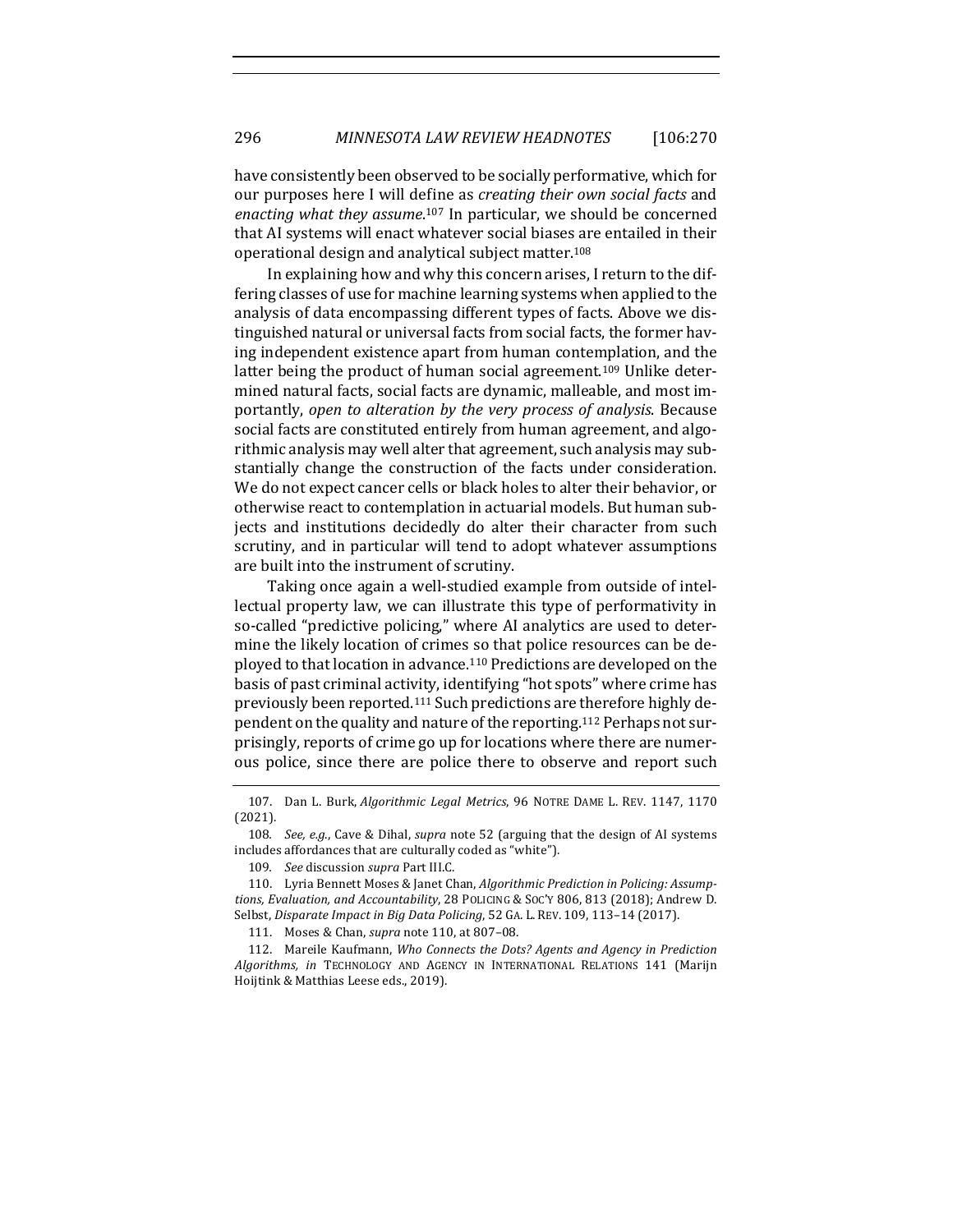crimes.<sup>113</sup> When police are deployed to areas where crime is expected, they observe and report crimes in the area, fulfilling the prediction by the algorithm. Such reports additionally reinforce predictions of crime for that location by supplying crime data for the next iteration of analysis.114

But not only will the data sampling be skewed by following such algorithmic predictions, the character of the neighborhood in question is likely to change due to the actuarial characterization. The population will react to increased police surveillance, potentially raising tensions and creating resentment. Officers stationed in the neighborhood may police differently given that it is a "high crime" neighborhood. Property values are likely to fall given the characterization; mortgages, automobile insurance, and other financial transactions may be affected. Residents who dislike intensive police surveillance and can afford to move may do so. Impoverished occupants who cannot afford to move, and who are more likely to become enmeshed with the criminal justice system, will remain. Thus, the prediction of the algorithm that crime will be plentiful becomes actualized due to the algorithm's prediction.

We should expect the same cyclic effects when AI systems are applied to intellectual property. For example, if we wish to use AI to determine "non-obviousness" —an entirely socially fabricated concept if there ever was one—in patent applications, the source for training data will inevitably be the set of non-obviousness determinations from past patent applications. AI examiners or examination aids trained on past findings of "non-obviousness" will construct from the data set indicia of non-obviousness based on past practice. The characteristics of those patterns will then be the ones then sought to be identified in future applications. The patent applications found to be non-obvious based on those criteria will supply the data for further, additional iterations of AI analysis. As these same criteria define successive generations of data on "non-obviousness," the definitional criteria from past practice are selected for and reinforced.

More importantly, applicants seeking successful issue of patents will highlight those selected characteristics in order to successfully prosecute their applications to issue, further valorizing and emphasizing the algorithmically determined criteria. Innovations that fail algorithmically entrenched definitions of non-obviousness may be kept as

<sup>113.</sup> Moses & Chan, *supra* note 110, at 810.

<sup>114.</sup> Selbst, *supra* note 110, at 141.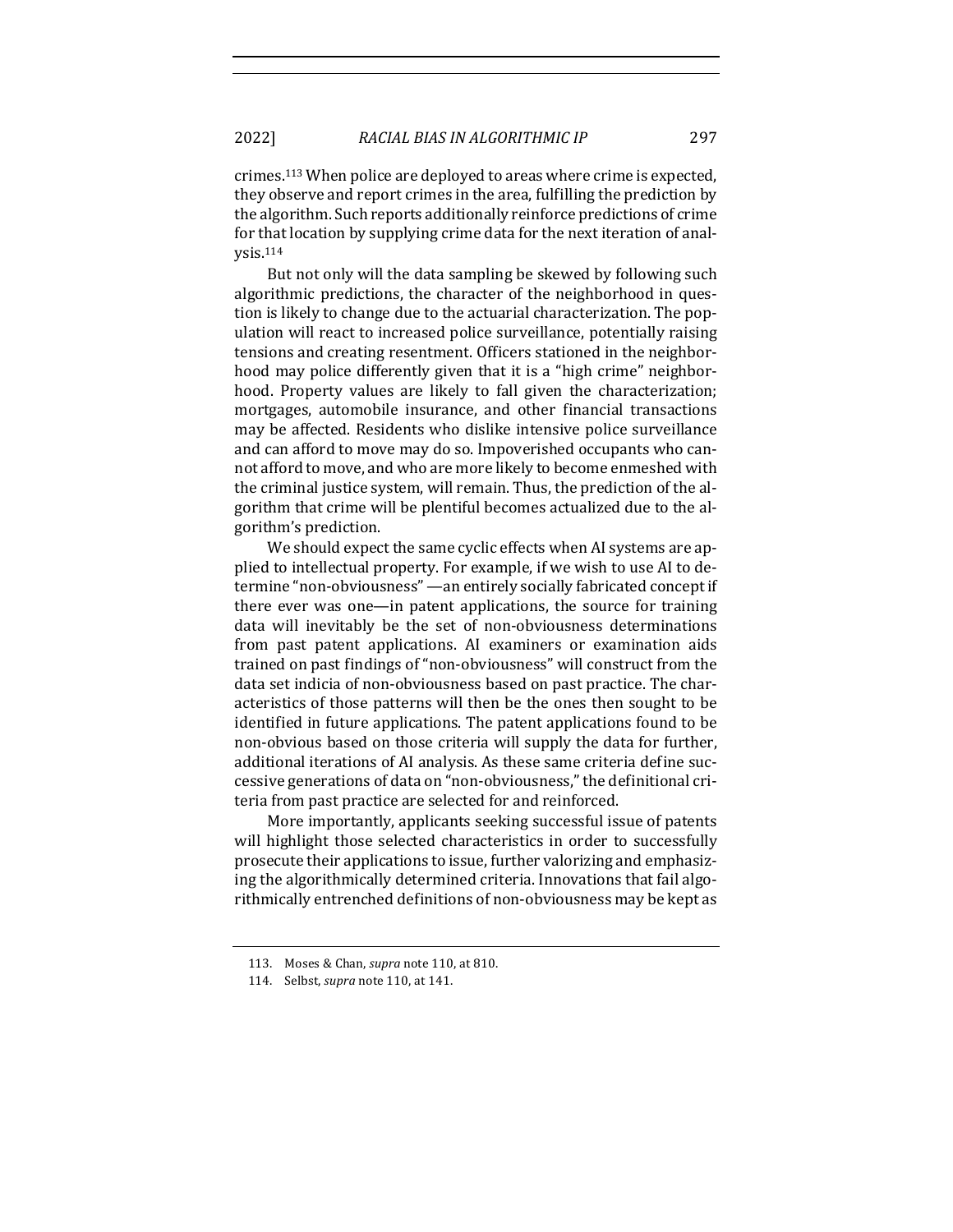trade secrets, dedicated to the public domain, or simply never developed at all—patents are after all intended as incentives to investment in "non-obvious" inventions, and whatever we determine that "nonobvious" means is what we should expect to get more of. Thus, the algorithm will not merely select for applications that are "non-obvious," it will effectively define what that term comes to mean.

With regard to the biases of concern in this Essay, innovation facilitated by AIs or examination of patents via AI similarly threatens to entrench biases we are now uncovering in the patent system.<sup>115</sup> Thus, if the AI-determined meaning of non-obviousness includes indicia inadvertently tied to characteristics such as race or gender, those will be selected for, and the meaning of "non-obvious" will shift to include those characteristics. Note, too, that in this case transparency of the algorithmic practice may actually feed the self-fulfilling algorithmic prophecy by revealing to patent applicants the characteristics they should emphasize and display in their applications in order to successfully comport with the non-obviousness requirement.

Performativity is of course neither unique to nor limited to automated actuarial systems. It has been observed and documented in a variety of settings prior to and apart from the deployment of AI.<sup>116</sup> Consequently, our concern should not be so much that AIs will introduce these effects into intellectual property systems; rather, our concern should be that deployment of AI will magnify the practices already at work in human institutions. Because of cheap, fast, and ubiquitous computing power, AI systems are being deployed widely, and as with all digital automation, these systems may be expected to amplify and accelerate the processes they engage-in this case, familiar social processes, including detrimental and counterproductive social processes. Just as AI tools extend human cognitive ability, parsing data sets to identify patterns beyond human perception, so too they extend existing social practices such as performativity, enhancing those practices for good or ill.

When combined with the illusion of objectivity, we can expect that the self-fulfilling actuarial prophecies of algorithmic intellectual property will be less likely to be questioned or disputed. And those unquestioned performative outcomes will inevitably entail racial biases. We know very well that human actors are frequently the victims

<sup>115.</sup> *See* discussion *supra* Part II.

<sup>116.</sup> *See* Rafenell, *supra* note 106; Nicolas Brisset, *The Future of Performativity*, 7 ECONOMIA 439, 443 (2017).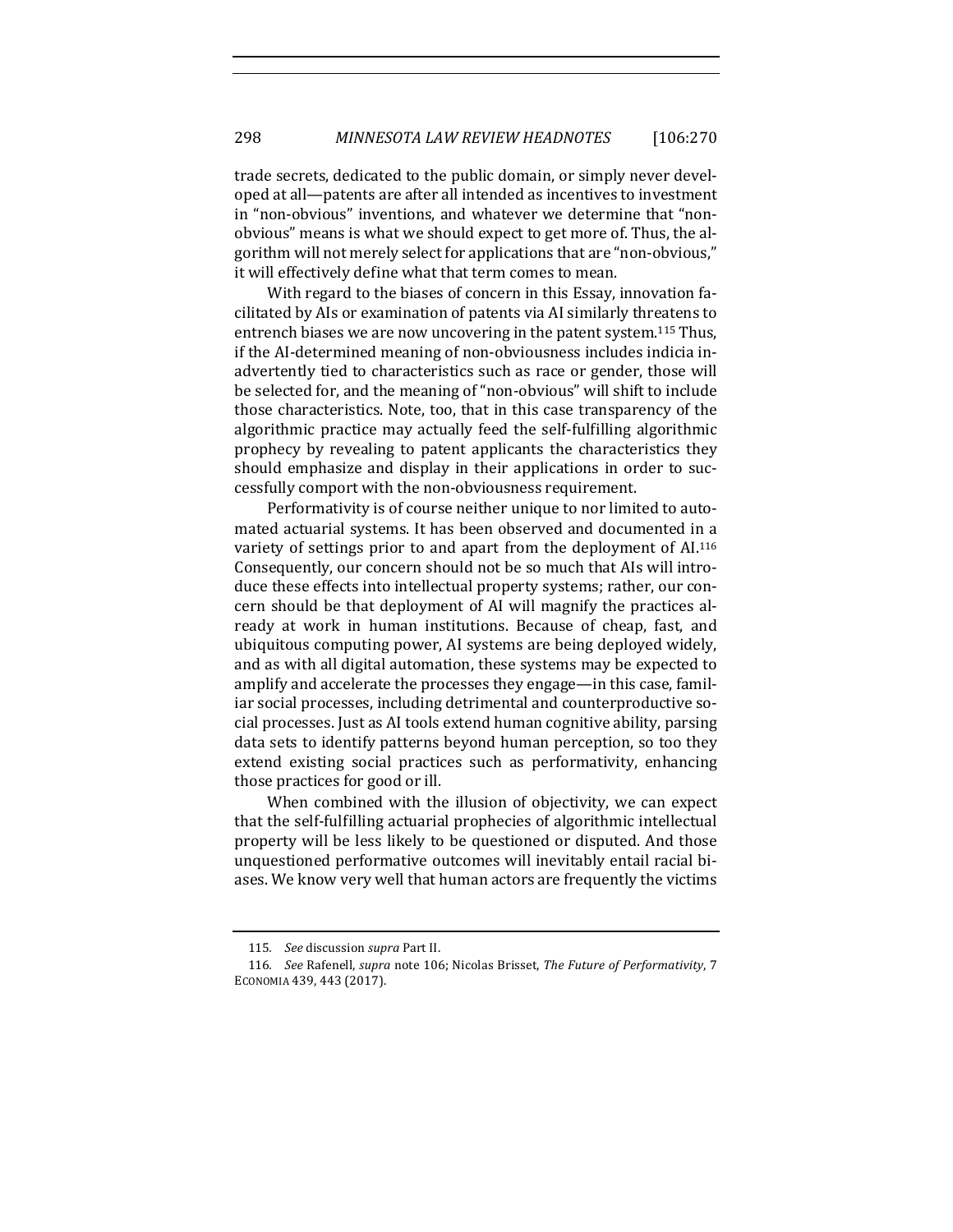of their own unrecognized implicit biases;<sup>117</sup> when those biases are embedded in automated systems that have no capacity for self-reflection or social awareness, and to which human observers impute undeserved credence. AI bias will not be bias as usual. Algorithmic IP will instead compound and amplify the problematic trends and outcomes already identified in intellectual property systems.

#### CONCLUSION

I have argued that the deployment of AI systems in the creation and administration of intellectual property will inevitably carry with it the racial biases we have begun to identify in IP systems. Moreover, such biases are not a problem of algorithmic accuracy or inaccuracy that can be solved by implementing more accurate designs or procuring more accurate data. Neither is it likely that such biases will be cured by watchful adjustments of algorithmic outcomes. I forecast that such biases may be especially pernicious because of the pervasive attribution of neutrality to numerical and technical systems, and the performative nature of algorithmic assessments. On the contrary, as with other digital technologies, AI systems may be expected to amplify and accelerate the objectionable trends we are now identifying in current practice and doctrine.

This bodes poorly for the use of AI for substantive deployment in IP creation or administration. At the same time, the propensity for algorithmic systems to amplify and replicate existing biases might, under the right conditions of deployment, constitute a feature rather than a bug. The use of algorithmic metrics in the examples that I have offered above helped to reveal and disclose racially biased practices that might otherwise have gone unnoticed or unappreciated. Wendy Chun has therefore suggested that machine learning systems might usefully lend themselves to *diagnosis* of social bias, rather than as guidance or implementation for social systems.<sup>118</sup> Chun compares such diagnostic uses of algorithms to a social analog of weather forecasting, where we use sophisticated modeling to understand and predict weather patterns but are never hoodwinked into believing that the model we have constructed is in fact the weather, or determines the weather.<sup>119</sup>

<sup>117.</sup> *See Kristin A. Lane, Jerry Kang & Mahzarin R. Banaji, Implicit Social Cognition* and Law, 3 ANN. REV. L. & Soc. Sci. 427 (2007).

<sup>118.</sup> CHUN, *supra* note 60, at 122.

<sup>119</sup>*. Id*. at 122–23.